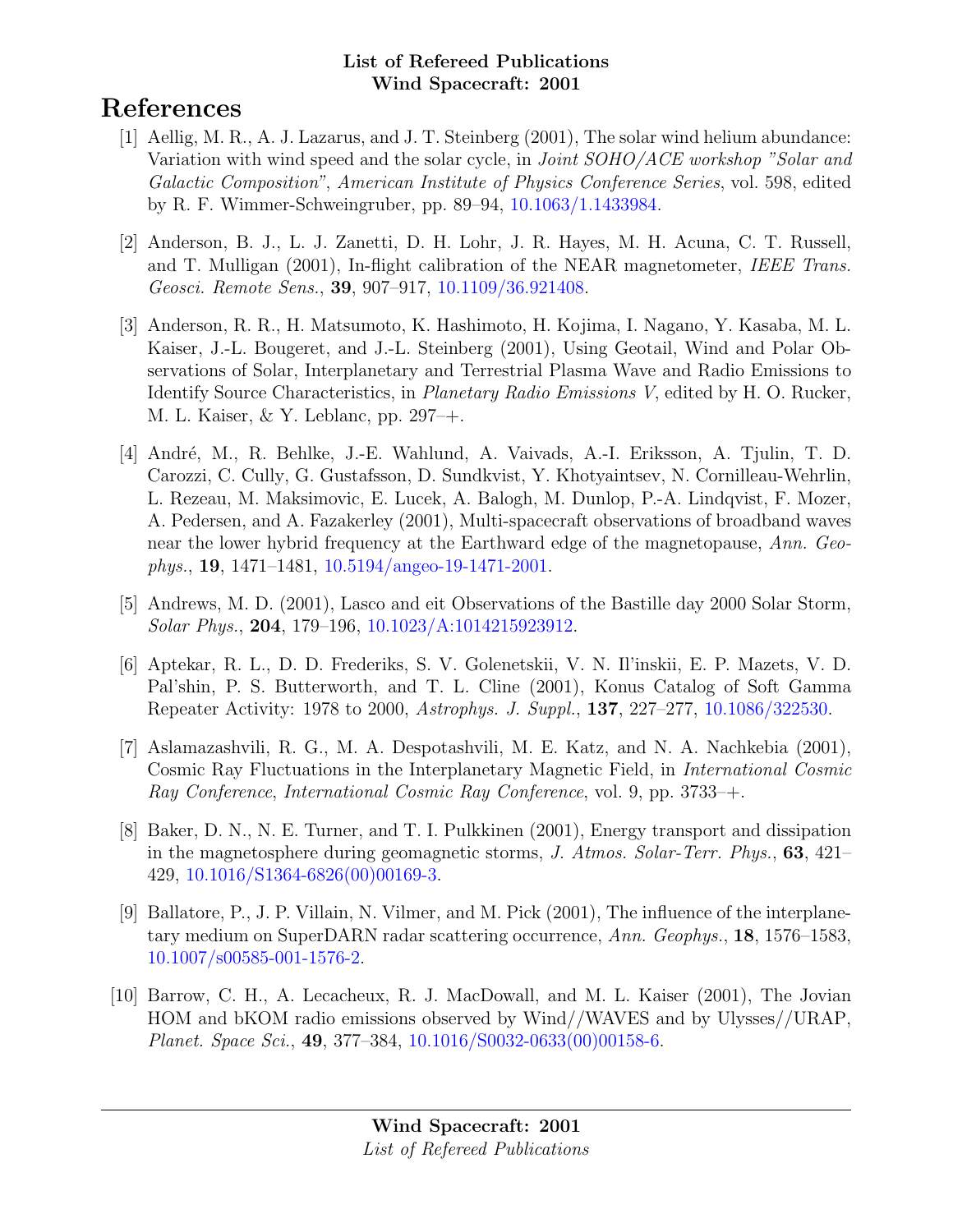- [11] Bastian, T. S., M. Pick, A. Kerdraon, D. Maia, and A. Vourlidas (2001), The Coronal Mass Ejection of 1998 April 20: Direct Imaging at Radio Wavelengths, Astrophys. J., 558, L65–L69, [10.1086/323421.](http://dx.doi.org/10.1086/323421)
- [12] Berger, E., A. Diercks, D. A. Frail, S. R. Kulkarni, J. S. Bloom, R. Sari, J. Halpern, N. Mirabal, G. B. Taylor, K. Hurley, G. Pooley, K. M. Becker, R. M. Wagner, D. M. Terndrup, T. Statler, D. R. Wik, E. Mazets, and T. Cline (2001), GRB 000418: A Hidden Jet Revealed, Astrophys. J., 556, 556–561, [10.1086/321612.](http://dx.doi.org/10.1086/321612)
- [13] Birch, P. C., and S. C. Chapman (2001), Detailed structure and dynamics in particle-incell simulations of the lunar wake, Phys. Plasmas, 8, 4551–4559, [10.1063/1.1398570.](http://dx.doi.org/10.1063/1.1398570)
- [14] Blanco, J. J., J. Rodriguez-Pacheco, E. Bronchalo, C. Cid, M. A. Hidalgo, and J. Sequeiros (2001), A simple method for determining the local inclination of the Interplanetary Current Sheet, in International Cosmic Ray Conference, International Cosmic Ray Conference, vol. 9, pp.  $3585$ –+.
- [15] Bond, P. (2001), From Mars to M81, Astron. & Geophys., 42, 050,000–+, [10.1046/j.1468-](http://dx.doi.org/10.1046/j.1468-4004.2001.42509.x) [4004.2001.42509.x.](http://dx.doi.org/10.1046/j.1468-4004.2001.42509.x)
- [16] Boonsiriseth, A., R. M. Thorne, G. Lu, V. K. Jordanova, M. F. Thomsen, D. M. Ober, and A. J. Ridley (2001), A semiempirical equatorial mapping of AMIE convection electric potentials (MACEP) for the January 10, 1997, magnetic storm, J. Geophys. Res., 106, 12,903–12,918, [10.1029/1999JA000332.](http://dx.doi.org/10.1029/1999JA000332)
- [17] Boudjada, M. Y., P. H. M. Galopeau, and H. O. Rucker (2001), Jovian hectometric beam observed by PWS and WAVES experiments on board Galileo and Wind spacecraft, Planet. Space Sci., 49, 1151–1158, [10.1016/S0032-0633\(01\)00022-8.](http://dx.doi.org/10.1016/S0032-0633(01)00022-8)
- [18] Boudjada, M. Y., P. H. M. Galopeau, and H. O. Rucker (2001), Spectral Features of Jovian Hectometric Emission Observed by Galileo and Wind Spacecraft, in *Planetary* Radio Emissions V, edited by H. O. Rucker, M. L. Kaiser, & Y. Leblanc, pp.  $147 - +$ .
- [19] Bristow, W. A., A. Otto, and D. Lummerzheim (2001), Substorm convection patterns observed by the Super Dual Auroral Radar Network, J. Geophys. Res., 106, 24,593– 24,610, [10.1029/2001JA000117.](http://dx.doi.org/10.1029/2001JA000117)
- [20] Burlaga, L. F. (2001), A transitory corotating stream, a short-lived coronal hole, and related magnetic fields, J. Geophys. Res., 106, 24,915–24,922, [10.1029/2001JA000043.](http://dx.doi.org/10.1029/2001JA000043)
- [21] Burlaga, L. F., N. F. Ness, J. D. Richardson, and R. P. Lepping (2001), The Bastille day Shock and Merged Interaction Region at 63 au: Voyager 2 Observations, Solar Phys., 204, 399–411, [10.1023/A:1014269926730.](http://dx.doi.org/10.1023/A:1014269926730)
- [22] Cane, H. V., I. G. Richardson, G. Wibberenz, V. M. Dvornikov, and V. E. Sdobnov (2001), Cosmic Ray Evidence for Magnetic Field Line Disconnection Inside Interplanetary Coronal Mass Ejections, in International Cosmic Ray Conference, International Cosmic Ray Conference, vol. 9, pp.  $3531$ –+.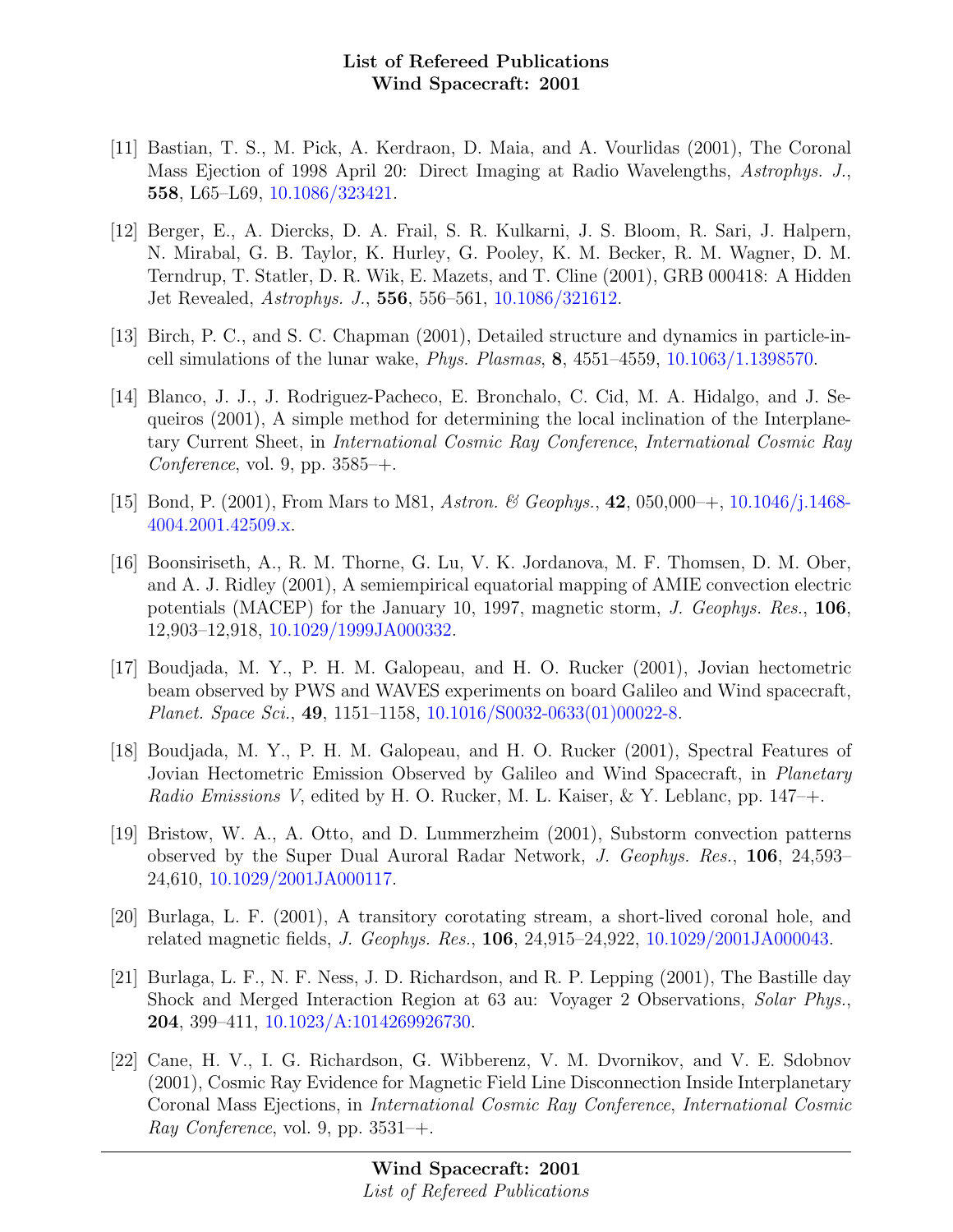- [23] Caroubalos, C., D. Maroulis, N. Patavalis, J.-L. Bougeret, G. Dumas, C. Perche, C. Alissandrakis, A. Hillaris, X. Moussas, P. Preka-Papadema, A. Kontogeorgos, P. Tsitsipis, and G. Kanelakis (2001), The New Multichannel Radiospectrograph ARTEMIS-IV/HECATE, of the University of Athens, Exper. Astron., 11, 23–32.
- [24] Castro-Tirado, A. J., V. V. Sokolov, J. Gorosabel, J. M. Castro Cerón, J. Greiner, R. A. M. J. Wijers, B. L. Jensen, J. Hjorth, S. Toft, H. Pedersen, E. Palazzi, E. Pian, N. Masetti, R. Sagar, V. Mohan, A. K. Pandey, S. B. Pandey, S. N. Dodonov, T. A. Fatkhullin, V. L. Afanasiev, V. N. Komarova, A. V. Moiseev, R. Hudec, V. Simon, P. Vreeswijk, E. Rol, S. Klose, B. Stecklum, M. R. Zapatero-Osorio, N. Caon, C. Blake, J. Wall, D. Heinlein, A. Henden, S. Benetti, A. Magazz`u, F. Ghinassi, L. Tommasi, M. Bremer, C. Kouveliotou, S. Guziy, A. Shlyapnikov, U. Hopp, G. Feulner, S. Dreizler, D. Hartmann, H. Boehnhardt, J. M. Paredes, J. Martí, E. Xanthopoulos, H. E. Kristen, J. Smoker, and K. Hurley (2001), The extraordinarily bright optical afterglow of GRB 991208 and its host galaxy, Astron. & Astrophys., 370, 398–406, [10.1051/0004-](http://dx.doi.org/10.1051/0004-6361:20010247) [6361:20010247.](http://dx.doi.org/10.1051/0004-6361:20010247)
- [25] Chang, S.-W., J. D. Scudder, K. Kudela, H. E. Spence, J. F. Fennell, R. P. Lepping, R. P. Lin, and C. T. Russell (2001), MeV magnetosheath ions energized at the bow shock, J. Geophys. Res., 106, 19,101–19,116, [10.1029/2000JA003037.](http://dx.doi.org/10.1029/2000JA003037)
- [26] Chapman, S., and N. Watkins (2001), Avalanching and Self-Organised Criticality, a paradigm for geomagnetic activity?, Space Sci. Rev., 95, 293–307.
- [27] Chen, J., and T. A. Fritz (2001), Features of energetic ions near the compressed magnetosphere, *J. Atmos. Solar-Terr. Phys.*, **63**, 463–472, [10.1016/S1364-6826\(00\)00173-5.](http://dx.doi.org/10.1016/S1364-6826(00)00173-5)
- [28] Chen, J., T. A. Fritz, R. B. Sheldon, J. S. Pickett, and C. T. Russell (2001), The discovery of a new acceleration and possible trapping region of the magnetosphere, Adv. Space Res., 27, 1417–1422, [10.1016/S0273-1177\(01\)00032-1.](http://dx.doi.org/10.1016/S0273-1177(01)00032-1)
- [29] Chugunov, Y. V., A. Y. Kazarova, E. A. Mareev, M. Moncuquet, K. Issautier, and N. Meyer-Vernet (2001), Quasi-thermal Noise Spectra Measured by a Dipole Antenna in the Upper Hybrid frequency band, Astrophys. Space Sci., 277, 313–316, [10.1023/A:1012285814221.](http://dx.doi.org/10.1023/A:1012285814221)
- [30] Cid, C., M. A. Hidalgo, J. Sequeiros, J. Rodríguez-pacheco, and E. Bronchalo (2001), Evidence of Magnetic Flux Ropes in the Solar Wind From Sigmoidal and non-Sigmoidal Active Regions, Solar Phys., 198, 169–177.
- [31] Cline, T. L., K. C. Hurley, S. Barthelmy, P. Butterworth, M. Feroci, F. Frontera, S. Golenetskii, E. Mazets, and J. Trombka (2001), The IPN I: From the Past to the Future, in Gamma-ray Bursts in the Afterglow Era, edited by E. Costa, F. Frontera, & J. Hjorth, pp. 375–+, [10.1007/10853853](http://dx.doi.org/10.1007/10853853_102) 102.
- [32] Collier, M. R., A. Szabo, W. M. Farrell, J. A. Slavin, R. P. Lepping, R. Fitzenreiter, B. Thompson, D. C. Hamilton, G. Gloeckler, G. C. Ho, P. Bochsler, D. Larson, and L. Ofman (2001), Reconnection remnants in the magnetic cloud of October 18-19, 1995: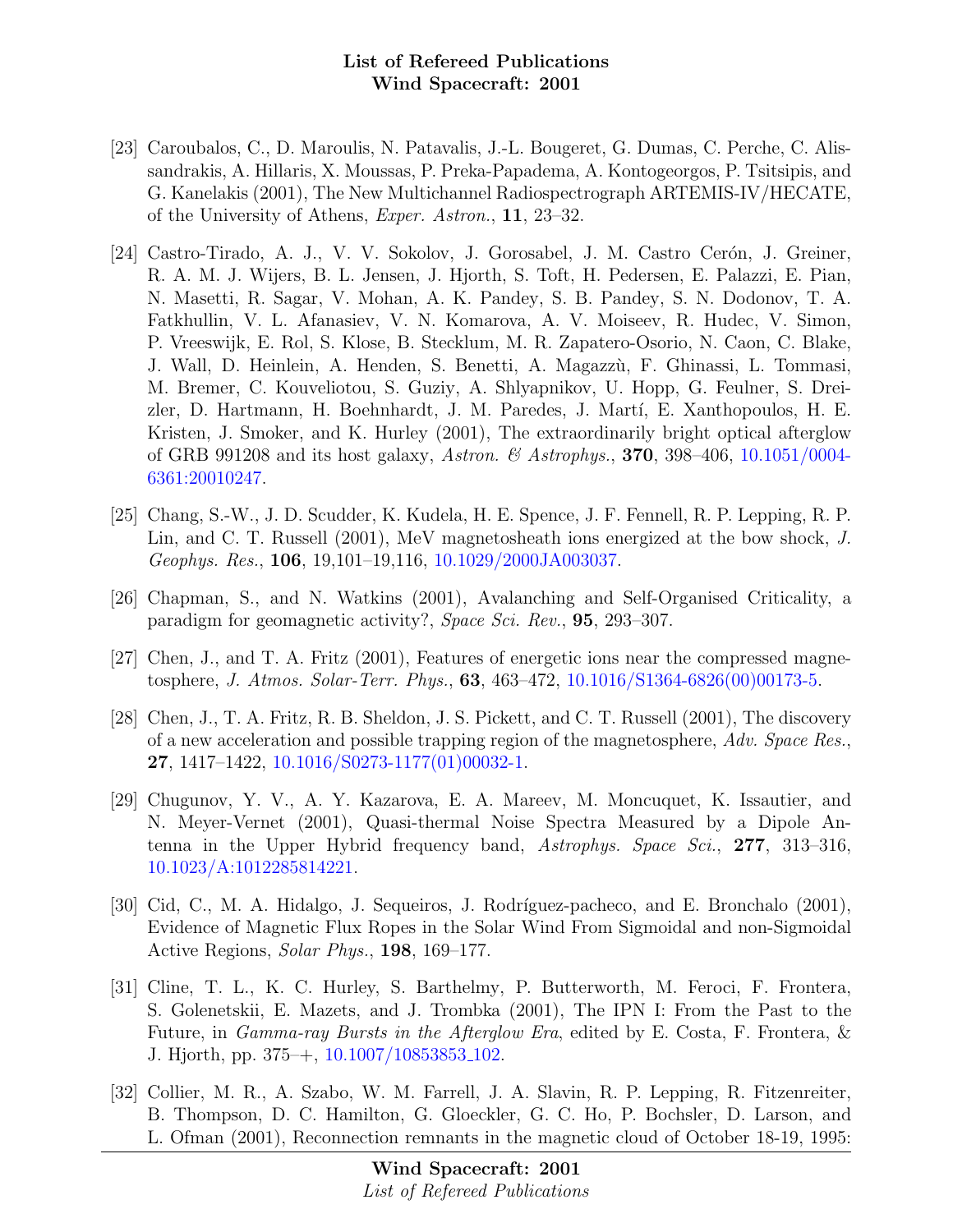A shock, monochromatic wave, heat flux dropout, and energetic ion beam, J. Geophys. Res., 106, 15,985–16,000, [10.1029/2000JA000101.](http://dx.doi.org/10.1029/2000JA000101)

- [33] Collier, M. R., T. E. Moore, K. W. Ogilvie, D. Chornay, J. W. Keller, S. Boardsen, J. Burch, B. El Marji, M.-C. Fok, S. A. Fuselier, A. G. Ghielmetti, B. L. Giles, D. C. Hamilton, B. L. Peko, J. M. Quinn, E. C. Roelof, T. M. Stephen, G. R. Wilson, and P. Wurz (2001), Observations of neutral atoms from the solar wind, J. Geophys. Res., 106, 24,893–24,906, [10.1029/2000JA000382.](http://dx.doi.org/10.1029/2000JA000382)
- [34] Coplan, M. A., F. Ipavich, J. King, K. W. Ogilvie, D. A. Roberts, and A. J. Lazarus (2001), Correlation of solar wind parameters between SOHO and Wind, J. Geophys. Res., 106, 18,615–18,624, [10.1029/2000JA000459.](http://dx.doi.org/10.1029/2000JA000459)
- [35] Cummer, S. A., M. J. Reiner, B. W. Reinisch, M. L. Kaiser, J. L. Green, R. F. Benson, R. Manning, and K. Goetz (2001), A test of magnetospheric radio tomographic imaging with IMAGE and WIND, *Geophys. Res. Lett.*, **28**, 1131–1134, [10.1029/2000GL012683.](http://dx.doi.org/10.1029/2000GL012683)
- [36] Dasso, S., C. J. Farrugia, F. T. Gratton, R. P. Lepping, K. W. Ogilvie, and R. J. Fitzenreiter (2001), Waves in the proton cyclotron frequency range in the CME observed by wind on August 7-8, 1996: theory and data, Adv. Space Res., 28, 747–752, [10.1016/S0273-](http://dx.doi.org/10.1016/S0273-1177(01)00526-9) [1177\(01\)00526-9.](http://dx.doi.org/10.1016/S0273-1177(01)00526-9)
- [37] Diallo, N., S. Shaw, A. J. Dean, C. Ferguson, C. Perfect, and G. Weidenspointner (2001), GGOD software used for modelling background lines in gamma-ray telescopes, in Exploring the Gamma-Ray Universe, ESA Special Publication, vol. 459, edited by A. Gimenez, V. Reglero, & C. Winkler, pp. 561–564.
- [38] Dietrich, W. F., and A. J. Tylka (2001), Solar energetic particle time-to-maxiumum studies with Wind and ACE, in International Cosmic Ray Conference, International Cosmic Ray Conference, vol. 8, pp. 3173–+.
- [39] Droege, W. (2001), Can we predict Transport Coefficients of Heliospheric Particles from Solar Wind Observations?, in International Cosmic Ray Conference, International Cosmic Ray Conference, vol. 8, pp.  $3285$ –+.
- [40] Dryer, M., C. D. Fry, W. Sun, C. Deehr, Z. Smith, S.-I. Akasofu, and M. D. Andrews (2001), Prediction in Real Time of the 2000 July 14 Heliospheric Shock Wave and its Companions During the 'Bastille' Epoch<sup>\*</sup>, Solar Phys., 204, 265–284, [10.1023/A:1014200719867.](http://dx.doi.org/10.1023/A:1014200719867)
- [41] Dulk, G. A., W. C. Erickson, R. Manning, and J.-L. Bougeret (2001), Calibration of lowfrequency radio telescopes using the galactic background radiation, Astron.  $\mathcal{C}$  Astrophys. 365, 294–300, [10.1051/0004-6361:20000006.](http://dx.doi.org/10.1051/0004-6361:20000006)
- [42] Dunlop, M. W., A. Balogh, P. Cargill, R. C. Elphic, K.-H. Fornaçon, E. Georgescu, F. Sedgemore-Schulthess, and The Fgm Team (2001), Cluster observes the Earth's magnetopause: coordinated four-point magnetic field measurements, Ann. Geophys., 19, 1449– 1460, [10.5194/angeo-19-1449-2001.](http://dx.doi.org/10.5194/angeo-19-1449-2001)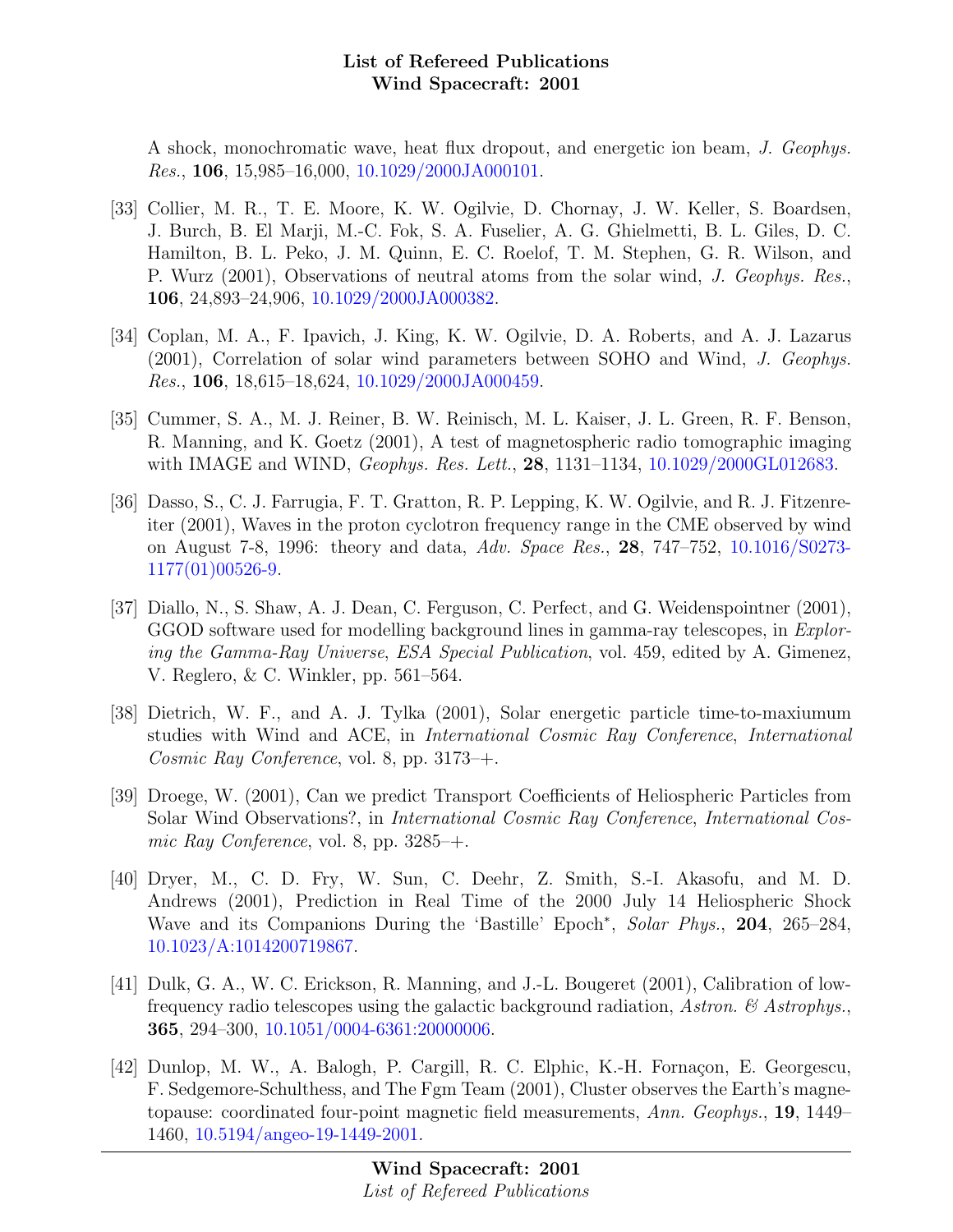- [43] Eiges, P. E., G. N. Zastenker, J. Safrankova, Z. Nemecek, and N. A. Eismont (2001), Statistical Approach to the Evaluation of the Mean Correlation Length and the Propagation Velocity of Middle-Scale Plasma Structures in the Earth's Foreshock, Cosmic Res., 39, 432–438.
- [44] Eriksson, S., L. G. Blomberg, N. Ivchenko, T. Karlsson, and G. T. Marklund (2001), Magnetospheric response to the solar wind as indicated by the cross-polar potential drop and the low-latitude asymmetric disturbance field, Ann. Geophys., 19, 649–653, [10.5194/angeo-19-649-2001.](http://dx.doi.org/10.5194/angeo-19-649-2001)
- [45] Erkaev, N. V., H. K. Biernat, D. F. Vogl, and C. J. Farrugia (2001), MHD modelling of the magnetosheath with anisotropic plasma pressure, Adv. Space Res., 28, 873–877, [10.1016/S0273-1177\(01\)00522-1.](http://dx.doi.org/10.1016/S0273-1177(01)00522-1)
- [46] Fairfield, D. H., I. H. Cairns, M. D. Desch, A. Szabo, A. J. Lazarus, and M. R. Aellig  $(2001)$ , The location of low Mach number bow shocks at Earth, *J. Geophys. Res.*, 106, 25,361–25,376, [10.1029/2000JA000252.](http://dx.doi.org/10.1029/2000JA000252)
- [47] Farrugia, C. J., F. T. Gratton, and R. B. Torbert (2001), Viscous-type processes in the solar wind-magnetosphere interaction, Space Res. Rev., 95, 443–456.
- [48] Farrugia, C. J., S. M¨uhlbachler, H. K. Biernat, and R. B. Torbert (2001), Dayside erosion during intervals of tenuous solar wind, J. Geophys. Res., 106, 25,517–25,528, [10.1029/2001JA000087.](http://dx.doi.org/10.1029/2001JA000087)
- [49] Farrugia, C. J., N. V. Erkaev, D. F. Vogl, H. K. Biernat, M. Oieroset, R. P. Lin, and R. P. Lepping (2001), Anisotropic magnetosheath: Comparison of theory with Wind observations near the stagnation streamline, J. Geophys. Res., 106, 29,373–29,386, [10.1029/2001JA000034.](http://dx.doi.org/10.1029/2001JA000034)
- [50] Farrugia, C. J., B. Vasquez, I. G. Richardson, R. B. Torbert, L. F. Burlaga, H. K. Biernat, S. Mühlbachler, K. W. Ogilvie, R. P. Lepping, J. D. Scudder, D. E. Berdichevsky, V. S. Semenov, I. V. Kubyshkin, T.-D. Phan, and R. P. Lin (2001), A reconnection layer associated with a magnetic cloud, Adv. Space Res., 28, 759–764, [10.1016/S0273-](http://dx.doi.org/10.1016/S0273-1177(01)00529-4) [1177\(01\)00529-4.](http://dx.doi.org/10.1016/S0273-1177(01)00529-4)
- [51] Fillingim, M. O., G. K. Parks, L. J. Chen, M. McCarthy, J. F. Spann, and R. P. Lin (2001), Comparison of plasma sheet dynamics during pseudobreakups and expansive aurorae, Phys. Plasmas, 8, 1127–1132, [10.1063/1.1355679.](http://dx.doi.org/10.1063/1.1355679)
- [52] Fuselier, S. A., A. G. Ghielmetti, T. E. Moore, M. R. Collier, J. M. Quinn, G. R. Wilson, P. Wurz, S. B. Mende, H. U. Frey, C. Jamar, J.-C. Gerard, and J. L. Burch (2001), Ion outflow observed by IMAGE: Implications for source regions and heating mechanisms, Geophys. Res. Lett., 28, 1163–1166, [10.1029/2000GL012450.](http://dx.doi.org/10.1029/2000GL012450)
- [53] Fynbo, J. U., B. L. Jensen, J. Gorosabel, J. Hjorth, H. Pedersen, P. Møller, T. Abbott, A. J. Castro-Tirado, D. Delgado, J. Greiner, A. Henden, A. Magazzù, N. Masetti, S. Merlino, J. Masegosa, R. Østensen, E. Palazzi, E. Pian, H. E. Schwarz, T. Cline, C. Guidorzi,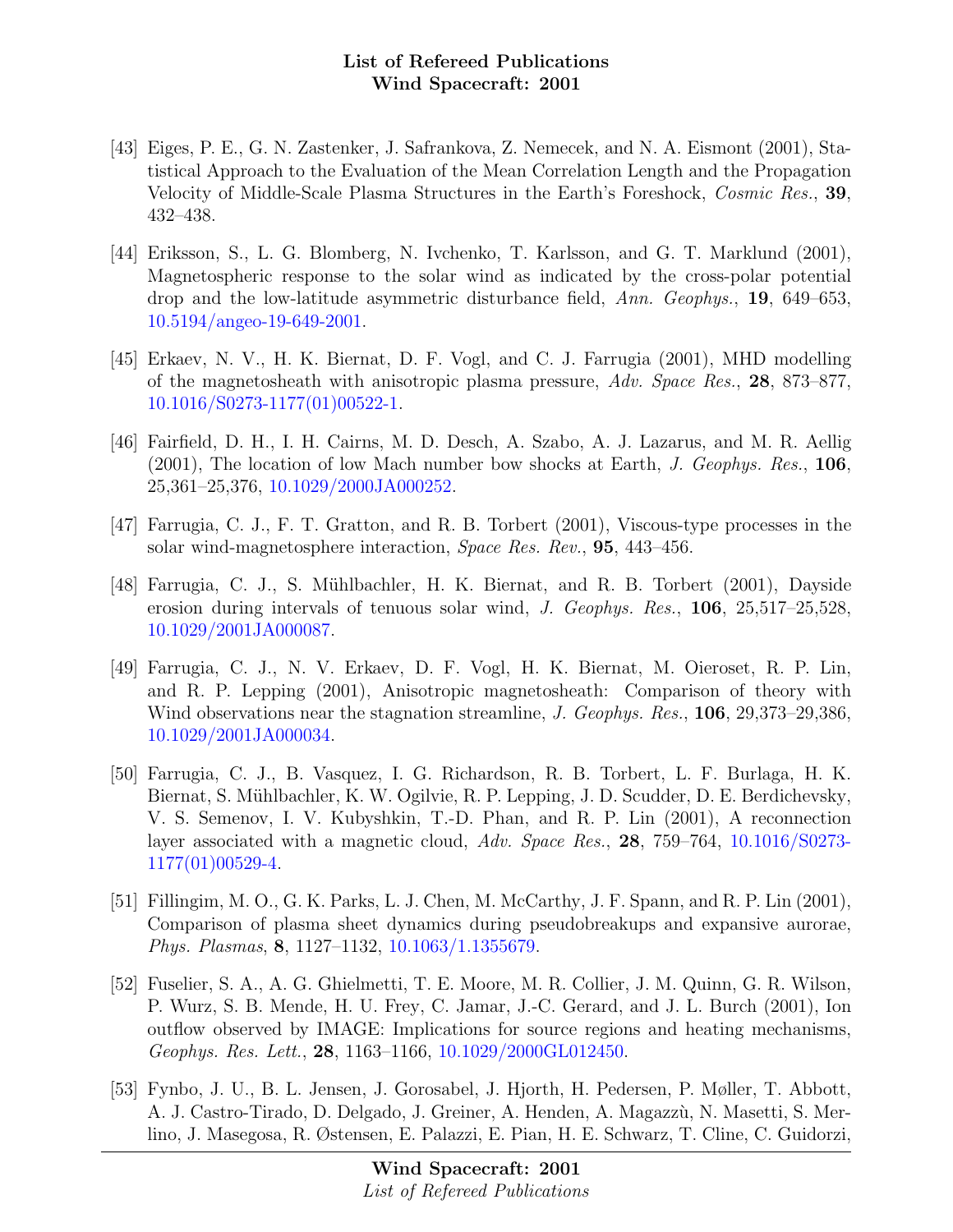J. Goldsten, K. Hurley, E. Mazets, T. McClanahan, E. Montanari, R. Starr, and J. Trombka (2001), Detection of the optical afterglow of GRB 000630: Implications for dark bursts, Astron. & Astrophys., 369, 373–379, [10.1051/0004-6361:20010112.](http://dx.doi.org/10.1051/0004-6361:20010112)

- [54] Galvin, A. B. (2001), Solar Wind and Heliospheric Compositional Variations, in Recent Insights into the Physics of the Sun and Heliosphere: Highlights from SOHO and Other Space Missions, IAU Symposium, vol. 203, edited by P. Brekke, B. Fleck, & J. B. Gurman, pp. 533–+.
- [55] Gibson, S. E. (2001), Global Solar Wind Structure from Solar Minimum to Solar Maximum: Sources and Evolution, Space Sci. Rev., **97**, 69–79, [10.1023/A:1011869926351.](http://dx.doi.org/10.1023/A:1011869926351)
- [56] Gomez-Herrero, R., L. del Peral, M. D. Rodriguez-Frias, J. Sequeiros, R. Mueller-Mellin, and H. Kunow (2001), Temporal Profiles of SEP events, in International Cosmic Ray Conference, International Cosmic Ray Conference, vol. 8, pp. 3169–+.
- [57] Gopalswamy, N. (2001), Introduction to special section: Global picture of solar eruptive events, J. Geophys. Res., 106, 25,135–25,140, [10.1029/2001JA000071.](http://dx.doi.org/10.1029/2001JA000071)
- [58] Gopalswamy, N., S. Yashiro, M. L. Kaiser, R. A. Howard, and J.-L. Bougeret (2001), Radio Signatures of Coronal Mass Ejection Interaction: Coronal Mass Ejection Cannibalism?, Astrophys. J., 548, L91–L94, [10.1086/318939.](http://dx.doi.org/10.1086/318939)
- [59] Gopalswamy, N., A. Lara, M. L. Kaiser, and J.-L. Bougeret (2001), Near-Sun and near-Earth manifestations of solar eruptions, J. Geophys. Res., 106, 25,261–25,278, [10.1029/2000JA004025.](http://dx.doi.org/10.1029/2000JA004025)
- [60] Gopalswamy, N., S. Yashiro, M. L. Kaiser, R. A. Howard, and J. L. Bougeret (2001), Characteristics of coronal mass ejections associated with long-wavelength type II radio bursts, J. Geophys. Res., 106(A12), 29,219–29,230, [10.1029/2001JA000234.](http://dx.doi.org/10.1029/2001JA000234)
- [61] Green, J. C., and M. G. Kivelson (2001), A tale of two theories: How the adiabatic response and ULF waves affect relativistic electrons, J. Geophys. Res., 106, 25,777– 25,792, [10.1029/2001JA000054.](http://dx.doi.org/10.1029/2001JA000054)
- [62] Harris, M. J., D. M. Palmer, G. Weidenspointner, H. Seifert, B. J. Teegarden, T. L. Cline, N. Gehrels, and R. Ramaty (2001), TGRS and the 478 keV line from <sup>7</sup>Be in novae, in Gamma 2001: Gamma-Ray Astrophysics, American Institute of Physics Conference Series, vol. 587, edited by S. Ritz, N. Gehrels, & C. R. Shrader, pp. 513–517, [10.1063/1.1419455.](http://dx.doi.org/10.1063/1.1419455)
- [63] Harris, M. J., B. J. Teegarden, G. Weidenspointner, D. M. Palmer, T. L. Cline, N. Gehrels, and R. Ramaty (2001), Transient Gamma-Ray Spectrometer Observations of Gamma-Ray Lines from Novae. III. The 478 keV Line from <sup>7</sup>Be Decay, *Astrophys. J.*, **563**, 950–957, [10.1086/323951.](http://dx.doi.org/10.1086/323951)
- [64] Hasebe, N., T. Doke, T. Hayashi, J. Kikuchii, M. Kobayashi, H. Shirai, N. Takenaka, T. Takashima, B. Wilken, and Q. Zong (2001), The Ion Composition in Solar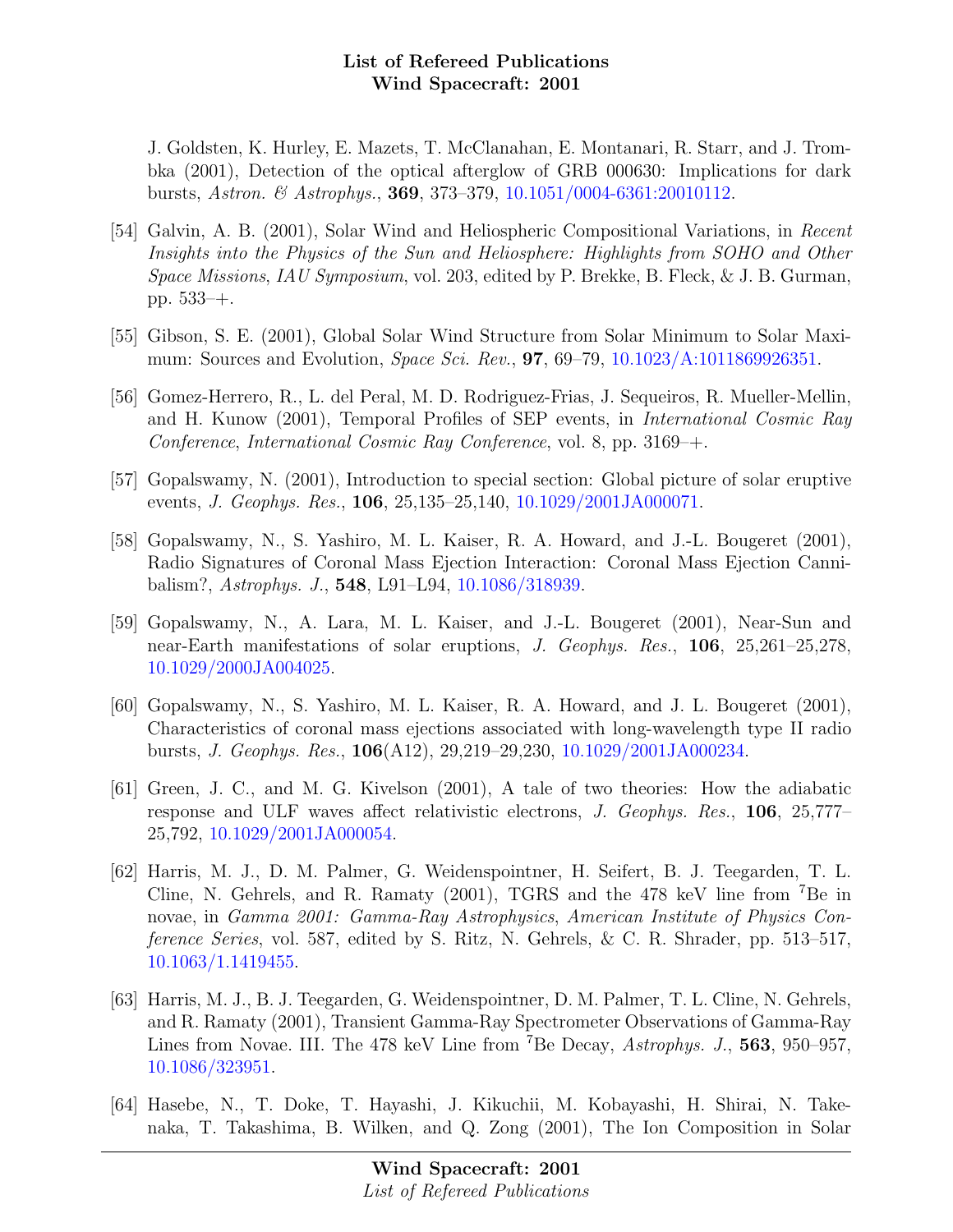Energetic Particle Events Observed in 1993 1995, J. Phys. Soc. Japan, 70, 3167–+, [10.1143/JPSJ.70.3167.](http://dx.doi.org/10.1143/JPSJ.70.3167)

- [65] Hawkins, S. E., III, R. E. Gold, M. Pick, and D. Maia (2001), Origins of Anisotropic 40 300 keV Electron Events Observed at Low and High Latitudes, Space Sci. Rev., 97, 285–288, [10.1023/A:1011833202186.](http://dx.doi.org/10.1023/A:1011833202186)
- [66] Hernanz, M., J. Gómez-Gomar, and J. José (2001), Gamma-ray signatures of classical novae, in Gamma 2001: Gamma-Ray Astrophysics, American Institute of Physics Conference Series, vol. 587, edited by S. Ritz, N. Gehrels, & C. R. Shrader, pp. 498–507, [10.1063/1.1419453.](http://dx.doi.org/10.1063/1.1419453)
- [67] Hofer, M. Y., R. G. Marsden, T. R. Sanderson, and C. Tranquille (2001), Energetic particle composition measurements at high heliographic latitudes around the solar activity maximum, in Joint SOHO/ACE workshop "Solar and Galactic Composition", American Institute of Physics Conference Series, vol. 598, edited by R. F. Wimmer-Schweingruber, pp. 189–193, [10.1063/1.1433999.](http://dx.doi.org/10.1063/1.1433999)
- $[68]$  Horbury, T. S., D. Burgess, M. Fränz, and C. J. Owen  $(2001)$ , Three spacecraft observations of solar wind discontinuities, Geophys. Res. Lett., 28, 677–680, [10.1029/2000GL000121.](http://dx.doi.org/10.1029/2000GL000121)
- [69] Horbury, T. S., D. Burgess, M. Fränz, and C. J. Owen (2001), Prediction of Earth arrival times of interplanetary southward magnetic field turnings, J. Geophys. Res., 106, 30,001– 30,010, [10.1029/2000JA002232.](http://dx.doi.org/10.1029/2000JA002232)
- [70] Hu, Q. (2001), Reconstruction of two-dimensional coherent structures in space plasmas from spacecraft data, Ph.D. thesis, DARTMOUTH COLLEGE.
- [71] Hu, Q., and B. U. O. Sonnerup (2001), Reconstruction of magnetic flux ropes in the solar wind, Geophys. Res. Lett., 28, 467-470, [10.1029/2000GL012232.](http://dx.doi.org/10.1029/2000GL012232)
- [72] Huang, C.-S., G. J. Sofko, A. V. Koustov, J. W. MacDougall, R. A. Greenwald, J. M. Ruohoniemi, J. P. Villain, M. Lester, J. Watermann, V. O. Papitashvili, and W. J. Hughes (2001), Long-period magnetospheric-ionospheric perturbations during northward interplanetary magnetic field, J. Geophys. Res., 106, 13,091–13,104, [10.1029/2000JA900192.](http://dx.doi.org/10.1029/2000JA900192)
- [73] Hull, A. J., J. D. Scudder, D. E. Larson, and R. Lin (2001), Electron heating and phase space signatures at supercritical, fast mode shocks, J. Geophys. Res., 106, 15,711–15,734, [10.1029/2001JA900001.](http://dx.doi.org/10.1029/2001JA900001)
- [74] Hurley, K., T. L. Cline, S. Barthelmy, P. Butterworth, M. Feroci, F. Frontera, E. Montanari, C. Guidorzi, S. Golenetskii, E. Mazets, and J. Trombka (2001), One Year of Rapid, Precise Gamma-Ray Burst Localizations by the Interplanetary Network, in Gamma-ray Bursts in the Afterglow Era, edited by E. Costa, F. Frontera, and J. Hjorth, p. 378, [10.1007/10853853](http://dx.doi.org/10.1007/10853853_103) 103.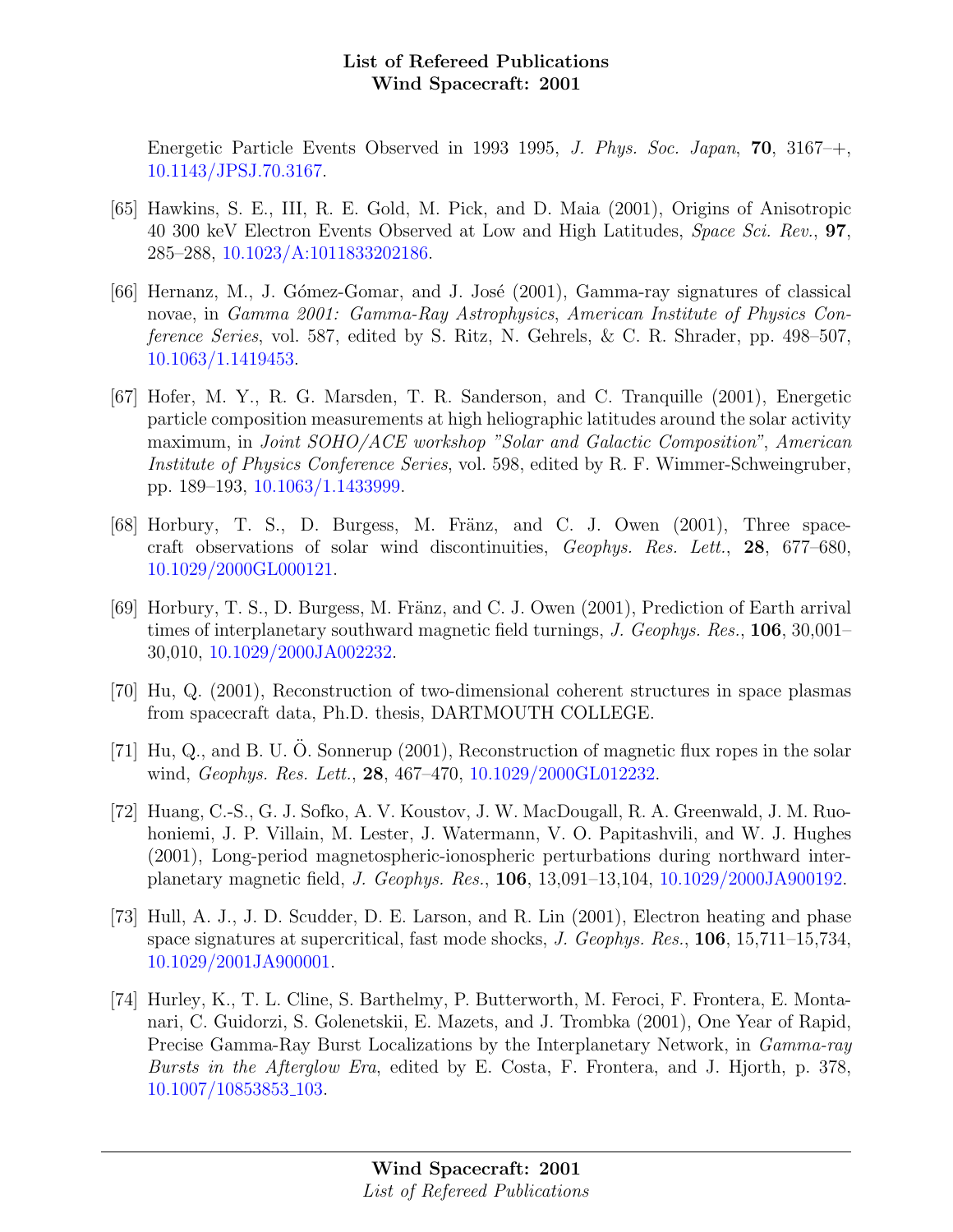- [75] Ipavich, F. M., J. A. Paquette, P. Bochsler, S. E. Lasley, and P. Wurz (2001), Solar wind iron isotopic abundances: Results from SOHO/CELIAS/MTOF, in Joint SOHO/ACE workshop "Solar and Galactic Composition", American Institute of Physics Conference Series, vol. 598, edited by R. F. Wimmer-Schweingruber, pp. 121–126, [10.1063/1.1433989.](http://dx.doi.org/10.1063/1.1433989)
- [76] Jakowski, N., S. Heise, A. Wehrenpfennig, and S. Schluter (2001), TEC monitoring by GPS - a possible contribution to space weather monitoring, Phys. Chem. Earth C, 26, 609–613, [10.1016/S1464-1917\(01\)00056-3.](http://dx.doi.org/10.1016/S1464-1917(01)00056-3)
- [77] Johnson, J. R., C. Z. Cheng, and P. Song (2001), Signatures of Mode Conversion and Kinetic Alfvén Waves at the Magnetopause, *Geophys. Res. Lett.*, **28**, 227–230, [10.1029/2000GL012048.](http://dx.doi.org/10.1029/2000GL012048)
- [78] Jordanova, V. K., C. J. Farrugia, R. M. Thorne, G. V. Khazanov, G. D. Reeves, and M. F. Thomsen (2001), Modeling ring current proton precipitation by electromagnetic ion cyclotron waves during the May 14-16, 1997, storm, J. Geophys. Res., 106, 7–22, [10.1029/2000JA002008.](http://dx.doi.org/10.1029/2000JA002008)
- [79] Jordanova, V. K., C. J. Farrugia, J. F. Fennell, and J. D. Scudder (2001), Ground disturbances of the ring, magnetopause, and tail currents on the day the solar wind almost disappeared, J. Geophys. Res., 106, 25,529–25,540, [10.1029/2000JA000251.](http://dx.doi.org/10.1029/2000JA000251)
- [80] Jordanova, V. K., L. M. Kistler, C. J. Farrugia, and R. B. Torbert (2001), Effects of inner magnetospheric convection on ring current dynamics: March 10-12, 1998, J. Geophys. Res., 106, 29,705–29,720, [10.1029/2001JA000047.](http://dx.doi.org/10.1029/2001JA000047)
- [81] Kahler, S., D. Reames, and N. Sheeley, Jr. (2001), A CME associated with an impulsive SEP event, in International Cosmic Ray Conference, International Cosmic Ray Conference, vol. 8, pp.  $3443-+$ .
- [82] Kahler, S. W., D. V. Reames, and N. R. Sheeley, Jr. (2001), Coronal Mass Ejections Associated with Impulsive Solar Energetic Particle Events, Astrophys. J., 562, 558–565, [10.1086/323847.](http://dx.doi.org/10.1086/323847)
- [83] Kallenbach, R. (2001), Isotopic composition measured in-situ in different solar wind regimes by CELIAS/MTOF on board SOHO, in Joint SOHO/ACE workshop "Solar and Galactic Composition", American Institute of Physics Conference Series, vol. 598, edited by R. F. Wimmer-Schweingruber, pp. 113–119, [10.1063/1.1433988.](http://dx.doi.org/10.1063/1.1433988)
- [84] Kellogg, P. J., and S. D. Bale (2001), Antenna-plasma and antenna-spacecraft resistance on the Wind spacecraft, J. Geophys. Res., 106, 18,721–18,728, [10.1029/2001JA900051.](http://dx.doi.org/10.1029/2001JA900051)
- [85] Kessel, R. L. (2001), Ulf Waves and the Importance of Pc5 during High Speed Solar Wind Streams, in Sheffield Space Plasma Meeting: Multipoint Measurements versus Theory, ESA Special Publication, vol. 492, edited by B. Warmbein, pp. 99–+.
- [86] Kim, K.-H., N. Lin, C. A. Cattell, Y. Song, J. R. Wygant, D.-H. Lee, H. Kawano, S. Kokubun, T. Mukai, and K. Tsuruda (2001), Pulsed boundary layers observed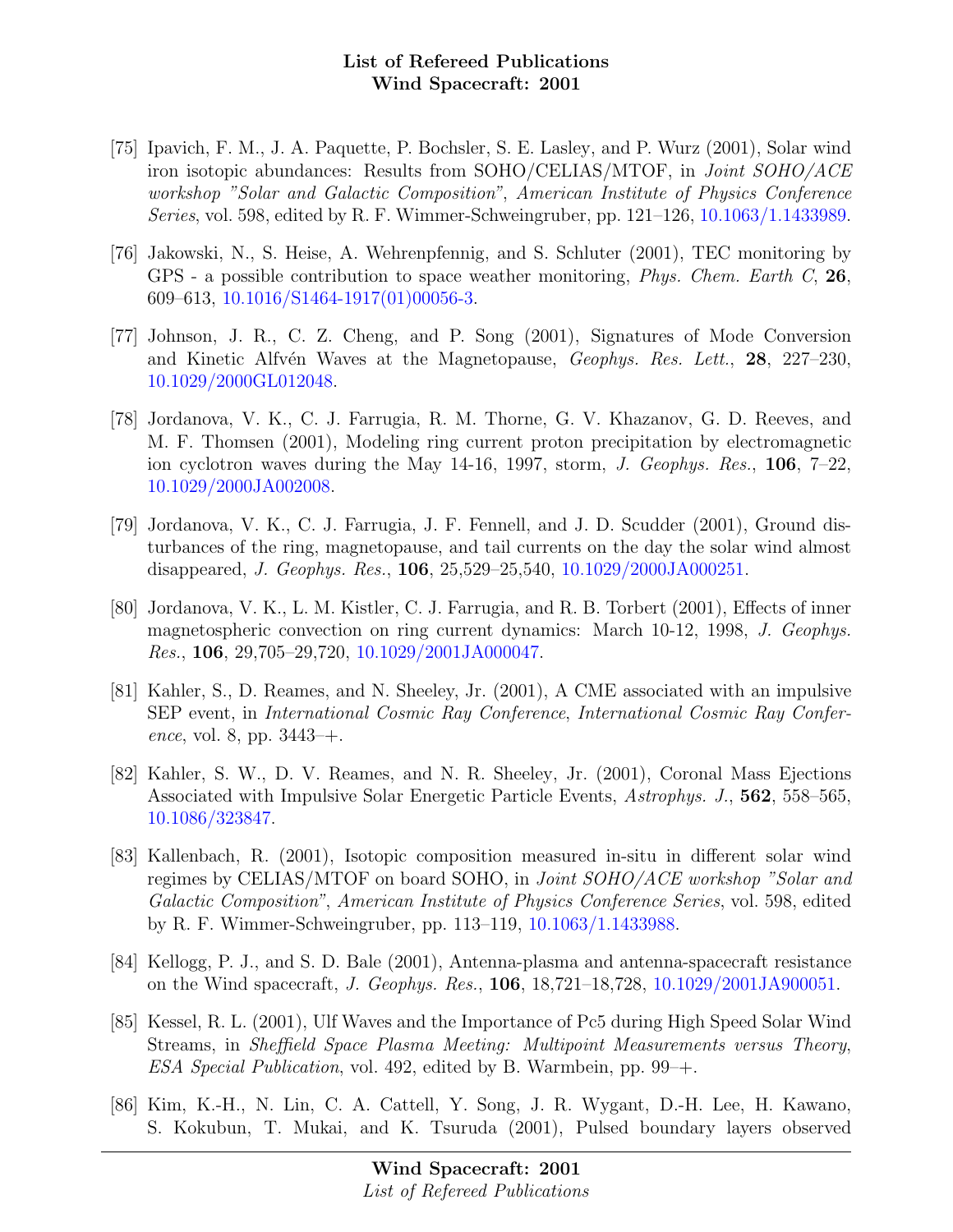during a Geotail magnetopause skimming orbit, J. Geophys. Res., 106, 1917–1930, [10.1029/2000JA000308.](http://dx.doi.org/10.1029/2000JA000308)

- [87] Kirsch, E., U. Mall, B. Wilken, and A. B. Galvin (2001), Suprathermal proton and alphaparticle spikes ( $E/e = 6.5-225 \text{ keV/e}$ ) observed by the WIND-SMS experiment near the libration point L1, in International Cosmic Ray Conference, International Cosmic Ray Conference, vol. 9, pp.  $3596 +$ .
- [88] Klecker, B., A. T. Bogdanov, M. Hilchenbach, A. T. Galvin, E. Moebius, F. M. Ipavich, and P. Bochsler (2001), On the variability of suprathermal He $+$  ions at 1 AU, in International Cosmic Ray Conference, International Cosmic Ray Conference, vol. 8, pp.  $3100-+$ .
- [89] Knock, S. A. (2001), Coronal and interplanetary type II radio bursts, Ph.D. thesis, University of Sydney, Australia, advisor: Iver Cairns.
- [90] Knock, S. A., I. H. Cairns, P. A. Robinson, and Z. Kuncic (2001), Theory of type II radio emission from the foreshock of an interplanetary shock, J. Geophys. Res., 106, 25,041–25,052, [10.1029/2001JA000053.](http://dx.doi.org/10.1029/2001JA000053)
- [91] Krasnosselskikh, V., J.-L. Pinçon, F. Lefeuvre, H. C. Seran, F. Szeremeta, and H. S. C. Alleyne (2001), Measurements of the magnetic field fluctuations in the Solar Orbiter project, in Solar encounter. Proceedings of the First Solar Orbiter Workshop, ESA Special Publication, vol. 493, edited by B. Battrick, H. Sawaya-Lacoste, E. Marsch, V. Martinez Pillet, B. Fleck, & R. Marsden, pp. 261–264.
- [92] Krucker, S., S. D. Bale, and R. P. Lin (2001), Solar Impulsive Electron Events with Unusual Velocity Dispersions, in International Cosmic Ray Conference, International Cosmic Ray Conference, vol. 8, pp. 3235–+.
- [93] Kucharek, H., B. Klecker, F. M. Ipavich, R. Kallenbach, H. Grüwaldt, M. R. Aellig, and P. Bochsler (2001), Isotopic Fractionation in Slow and Coronal Hole Associated Solar Wind, in Recent Insights into the Physics of the Sun and Heliosphere: Highlights from SOHO and Other Space Missions, IAU Symposium, vol. 203, edited by P. Brekke, B. Fleck, & J. B. Gurman, pp.  $562-+$ .
- [94] Lazarus, A. J. (2001), Scientific Analysis of Data for the ISTP/SOLARMAX Programs,  $NASA$   $STI/Recon.$  Tech. Rep. N, **26**, 68,997-+.
- [95] Le, G., J. Raeder, C. T. Russell, G. Lu, S. M. Petrinec, and F. S. Mozer (2001), Polar cusp and vicinity under strongly northward interplanetary magnetic field on April 11, 1997: Observations and MHD simulations, J. Geophys. Res., 106, 21,083–21,094, [10.1029/2000JA900091.](http://dx.doi.org/10.1029/2000JA900091)
- [96] Leblanc, Y., G. A. Dulk, A. Vourlidas, and J.-L. Bougeret (2001), Tracing shock waves from the corona to 1 AU: Type II radio emission and relationship with CMEs, J. Geophys. Res., 106, 25,301–25,312, [10.1029/2000JA000260.](http://dx.doi.org/10.1029/2000JA000260)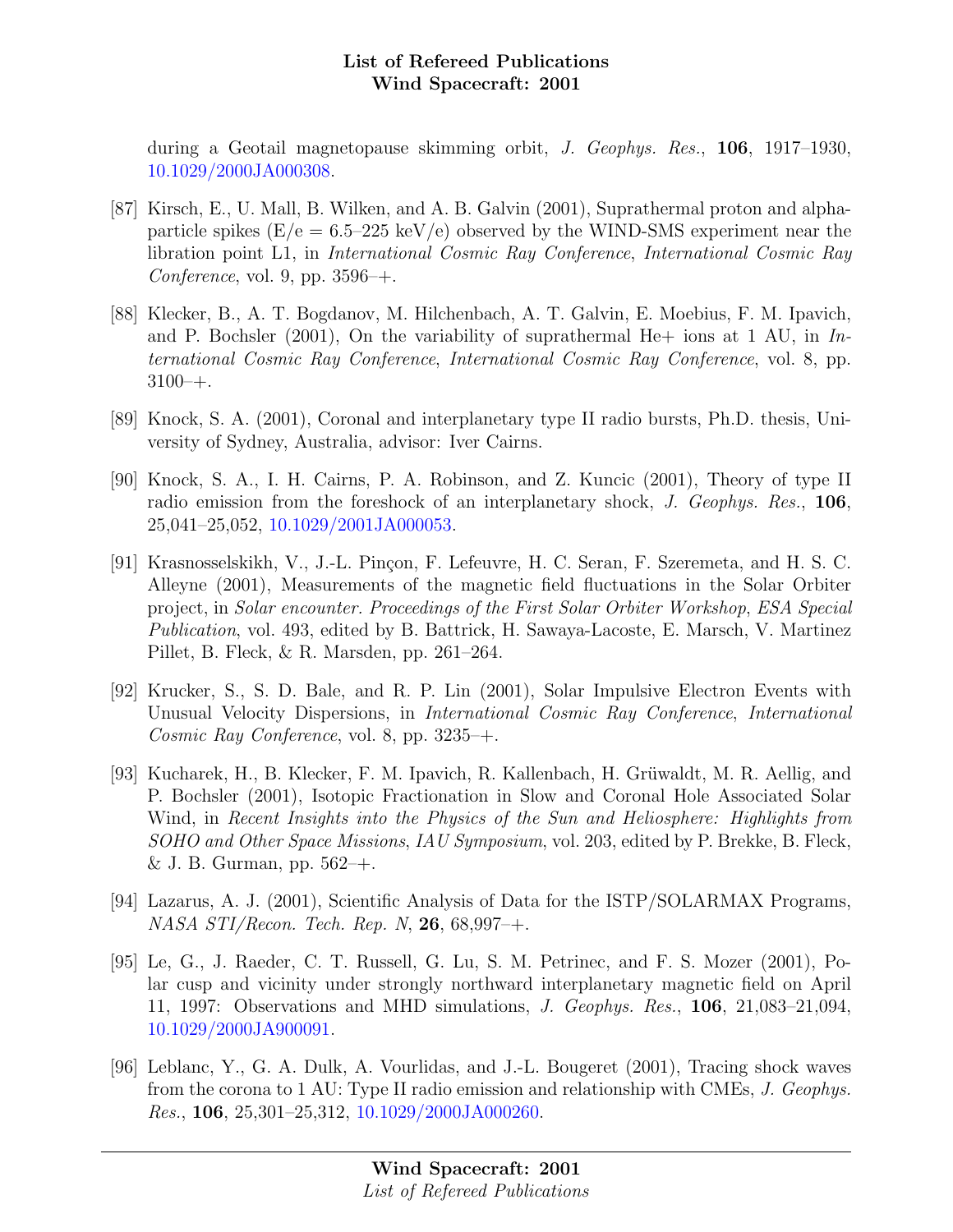- [97] Lee, D.-Y., and K. W. Min (2001), Multispacecraft and ground observations of magnetospheric and ionospheric responses to continuous energy input from the solar wind, J. Geophys. Res., 106, 3929–3942, [10.1029/2000JA000155.](http://dx.doi.org/10.1029/2000JA000155)
- [98] Lee, D.-Y., J. H. Seon, K. W. Min, and S. H. Bae (2001), Geotail spacecraft observations of plasma flow rotations at magnetic field dipolarization in near-tail during substorm expansion, J. Atmos. Solar-Terr. Phys., 63, 1739–1752, [10.1016/S1364-6826\(01\)00050-5.](http://dx.doi.org/10.1016/S1364-6826(01)00050-5)
- [99] Lepping, R. P., D. B. Berdichevsky, L. F. Burlaga, A. J. Lazarus, J. Kasper, M. D. Desch, C.-C. Wu, D. V. Reames, H. J. Singer, C. W. Smith, and K. L. Ackerson (2001), The Bastille day Magnetic Clouds and Upstream Shocks: Near-Earth Interplanetary Observations, Solar Phys., 204, 285–303, [10.1023/A:1014264327855.](http://dx.doi.org/10.1023/A:1014264327855)
- [100] Lester, M., S. E. Milan, V. Bester, and R. Smith (2001), A case study of HR radar spectra and 630.0 nm auroral emission in the pre-midnight sector, Ann. Geophys., 19, 327–339, [10.5194/angeo-19-327-2001.](http://dx.doi.org/10.5194/angeo-19-327-2001)
- [101] Li, X., and M. A. Temerin (2001), The Electron Radiation Belt, Space Sci. Rev., 95, 569–580.
- [102] Li, X., M. Temerin, D. N. Baker, G. D. Reeves, and D. Larson (2001), Quantitative prediction of radiation belt electrons at geostationary orbit based on solar wind measurements, Geophys. Res. Lett., 28, 1887–1890, [10.1029/2000GL012681.](http://dx.doi.org/10.1029/2000GL012681)
- [103] Liemohn, M. W., J. U. Kozyra, M. F. Thomsen, J. L. Roeder, G. Lu, J. E. Borovsky, and T. E. Cayton (2001), Dominant role of the asymmetric ring current in producing the stormtime Dst<sup>\*</sup>, *J. Geophys. Res.*, **106**, 10,883–10,904, [10.1029/2000JA000326.](http://dx.doi.org/10.1029/2000JA000326)
- [104] Liou, K., P. T. Newell, D. G. Sibeck, C.-I. Meng, M. Brittnacher, and G. Parks (2001), Observation of IMF and seasonal effects in the location of auroral substorm onset, J. Geophys. Res., 106, 5799–5810, [10.1029/2000JA003001.](http://dx.doi.org/10.1029/2000JA003001)
- [105] Lisse, C. M., D. J. Christian, K. Dennerl, K. J. Meech, R. Petre, H. A. Weaver, and S. J. Wolk (2001), Charge Exchange-Induced X-Ray Emission from Comet C/1999 S4 (LINEAR), Science, 292, 1343–1348, [10.1126/science.292.5520.1343.](http://dx.doi.org/10.1126/science.292.5520.1343)
- [106] Luo, Y., A. H. Manson, C. E. Meek, K. Igarashi, and C. Jacobi (2001), Extra long period (20-40 day) oscillations in the mesospheric and lower thermospheric winds: observations in Canada, Europe and Japan, and considerations of possible solar influences, J. Atmos. Solar-Terr. Phys., 63, 835–852, [10.1016/S1364-6826\(00\)00206-6.](http://dx.doi.org/10.1016/S1364-6826(00)00206-6)
- [107] Lyons, L. R., R. L. McPherron, E. Zesta, G. D. Reeves, J. B. Sigwarth, and L. A. Frank (2001), Timing of substorm signatures during the November 24, 1996, Geospace Environment Modeling event, J. Geophys. Res., 106, 349–360, [10.1029/1999JA000601.](http://dx.doi.org/10.1029/1999JA000601)
- [108] Lyons, L. R., J. M. Ruohoniemi, and G. Lu (2001), Substorm-associated changes in largescale convection during the November 24, 1996 Geospace Environment Modeling event, J. Geophys. Res., 106, 397–406, [10.1029/1999JA000602.](http://dx.doi.org/10.1029/1999JA000602)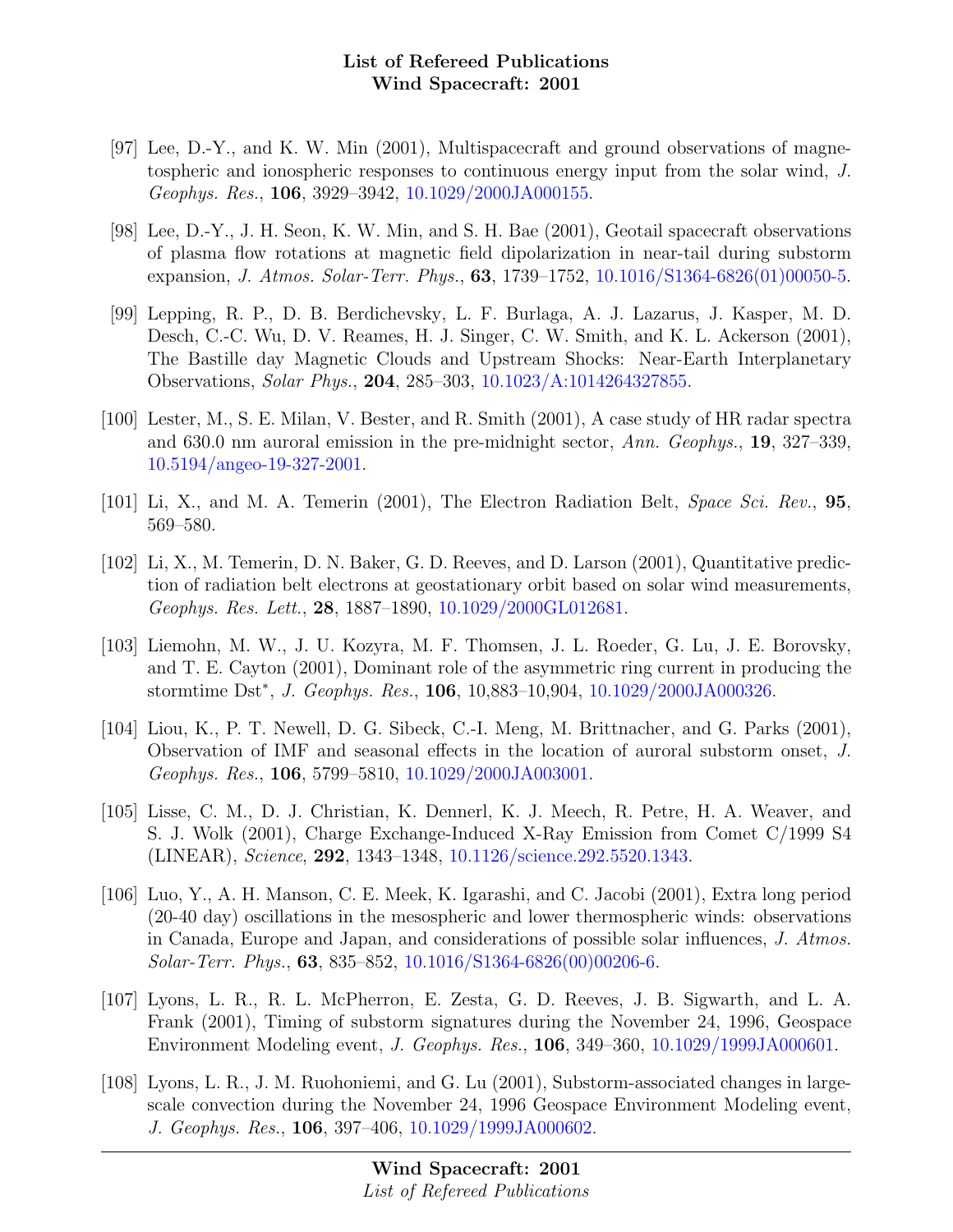- [109] Maia, D., M. Pick, S. E. Hawkins, III, and S. Krucker (2001), Solar Origin of a Series of Well-collimated Electron Events, Astrophys. J., 560, 1058–1064, [10.1086/322337.](http://dx.doi.org/10.1086/322337)
- [110] Maia, D., M. Pick, S. E. Hawkins, III, V. V. Fomichev, and K. Jiřička (2001), 14 July 2000, a near-global coronal event and its association with energetic electron events detected in the interplanetary medium, Solar Phys., 204, 197–212, [10.1023/A:1014225507672.](http://dx.doi.org/10.1023/A:1014225507672)
- [111] Malandraki, O. E., E. T. Sarris, L. J. Lanzerotti, C. G. Maclennan, M. Pick, and G. Tsiropoula (2001), Tracing the magnetic topology of coronal mass ejection events by Ulysses/HI-SCALE energetic particle observations in and out of the ecliptic, Space Sci. Rev., 97, 263–268, [10.1023/A:1011820832228.](http://dx.doi.org/10.1023/A:1011820832228)
- [112] Mandell, M., I. Katz, J. M. Hilton, D. L. Cooke, and J. Minor (2001), NASCAP-2K Spacecraft Charging Models: Algorithms and Applications, in Spacecraft Charging Technology, ESA Special Publication, vol. 476, edited by R. A. Harris, pp. 499–+.
- [113] Mangeney, A. (2001), Intermittency in the Solar Wind Turbulence and the Haar Wavelet Transform, in Sheffield Space Plasma Meeting: Multipoint Measurements versus Theory, ESA Special Publication, vol. 492, edited by B. Warmbein, pp. 53–+.
- [114] Manning, R., and G. A. Dulk (2001), The Galactic background radiation from 0.2 to 13.8 MHz, Astron. & Astrophys., 372, 663–666, [10.1051/0004-6361:20010516.](http://dx.doi.org/10.1051/0004-6361:20010516)
- [115] Marcucci, M. F., M. B. Bavassano Cattaneo, A. M. di Lellis, P. Cerulli Irelli, L. M. Kistler, T.-D. Phan, and G. Haerendel (2001), IMF- $B_y$  controlled reconnection at the magnetopause, Mem. Soc. Astron. Ital., **72**, 614–617.
- [116] Mason, G. M. (2001), Heliospheric Lessons for Galactic Cosmic-ray Acceleration, Space Sci. Rev., 99, 119–133.
- [117] Mazets, E. P., R. L. Aptekar, P. S. Butterworth, T. L. Cline, D. D. Frederiks, S. V. Golenetskii, V. N. Il'Inskii, and V. D. Pal'Shin (2001), On the Fast Spectral Variability of GRBs, in Gamma-ray Bursts in the Afterglow Era, edited by E. Costa, F. Frontera, & J. Hjorth, pp. 9–+, [10.1007/10853853](http://dx.doi.org/10.1007/10853853_2) 2.
- [118] McDonald, F., A. Cummings, N. Lal, R. McGuire, and E. Stone (2001), Cosmic Rays in the Heliosphere over the Solar Minimum of Cycle 22, in International Cosmic Ray Conference, International Cosmic Ray Conference, vol. 9, pp. 3830–+.
- [119] McWilliams, K. A., T. K. Yeoman, and S. W. H. Cowley (2001), Two-dimensional electric field measurements in the ionospheric footprint of a flux transfer event, Ann. Geophys., 18, 1584–1598, [10.1007/s00585-001-1584-2.](http://dx.doi.org/10.1007/s00585-001-1584-2)
- [120] McWilliams, K. A., T. K. Yeoman, J. B. Sigwarth, L. A. Frank, and M. Brittnacher (2001), The dayside ultraviolet aurora and convection responses to a southward turning of the interplanetary magnetic field, Ann. Geophys., 19, 707–721, [10.5194/angeo-19-707-](http://dx.doi.org/10.5194/angeo-19-707-2001) [2001.](http://dx.doi.org/10.5194/angeo-19-707-2001)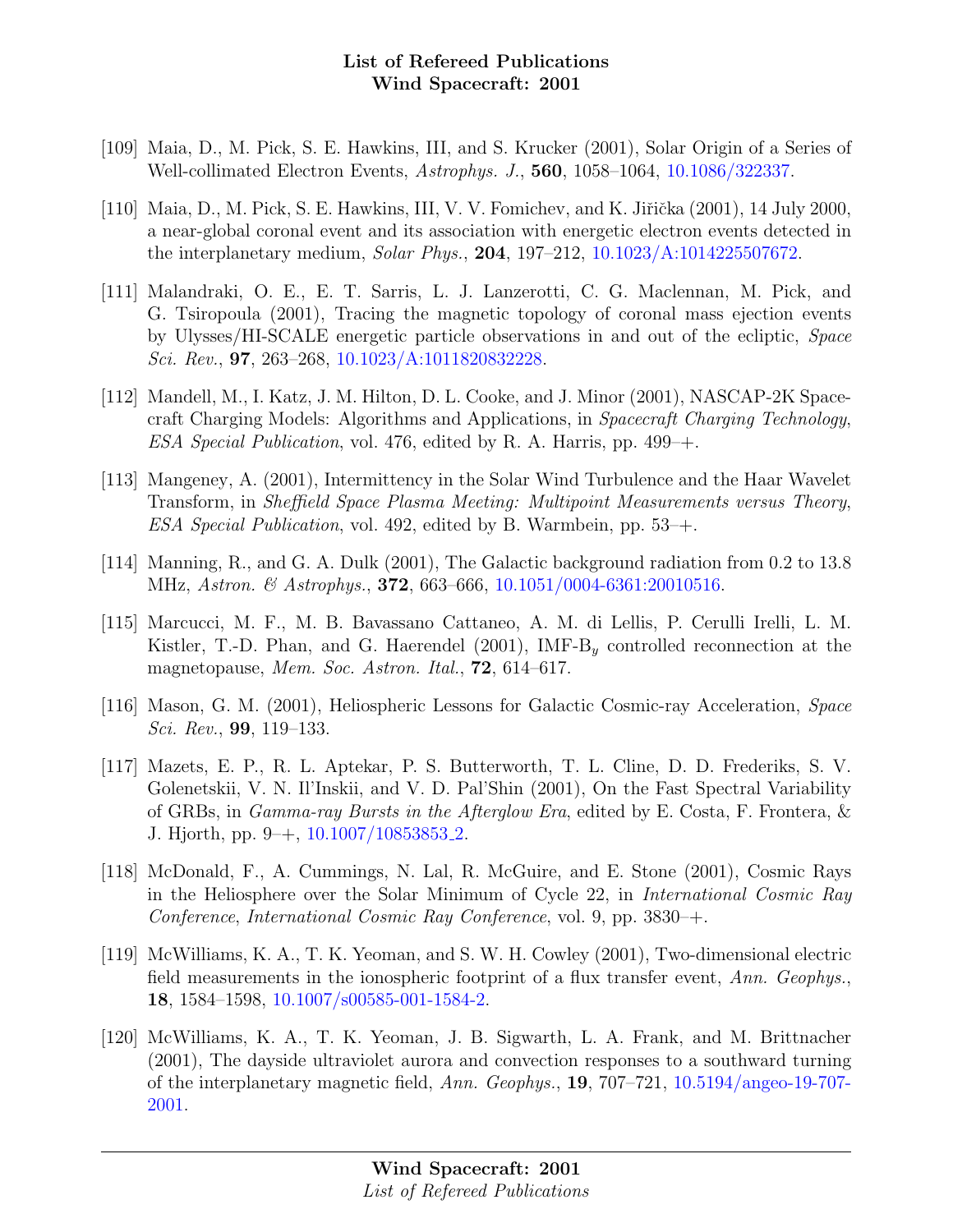- [121] Meyer-Vernet, N. (2001), Detecting Dust with Electric Sensors in Planetary Rings, Comets and Interplanetary Space, in Spacecraft Charging Technology, ESA Special Pub*lication*, vol. 476, edited by R. A. Harris, pp.  $635$ –+.
- [122] Meziane, K., C. Mazelle, R. P. Lin, D. Le Quéau, D. E. Larson, G. K. Parks, and R. P. Lepping (2001), Three-dimensional observations of gyrating ion distributions far upstream from the Earth's bow shock and their association with low-frequency waves, J. Geophys. Res., 106, 5731–5742, [10.1029/2000JA900079.](http://dx.doi.org/10.1029/2000JA900079)
- [123] Milan, S. E., M. Lester, J. R. Dudeney, R. A. Greenwald, G. Sofko, J. P. Villain, and R. P. Lepping (2001), The excitation of convection in the cusp region as observed by the SuperDARN radars, Adv. Space Res., 27, 1373–1376, [10.1016/S0273-1177\(01\)00028-X.](http://dx.doi.org/10.1016/S0273-1177(01)00028-X)
- [124] Moen, J., H. C. Carlson, S. E. Milan, N. Shumilov, B. Lybekk, P. E. Sandholt, and M. Lester (2001), On the collocation between dayside auroral activity and coherent HF radar backscatter, Ann. Geophys., 18, 1531–1549, [10.1007/s00585-001-1531-2.](http://dx.doi.org/10.1007/s00585-001-1531-2)
- [125] Moen, J., P. E. Sandholt, and A. Egeland (2001), Pre- and post-noon asymmetry in dayside auroral activity and convection related to solar wind-magnetosphere interactions, Adv. Space Res., 27, 1363–1372, [10.1016/S0273-1177\(01\)00031-X.](http://dx.doi.org/10.1016/S0273-1177(01)00031-X)
- [126] Morris, D. J., N. Lal, F. B. McDonald, and R. E. McGuire (2001), High-energy solar protons seen by the APE-B telescope, in International Cosmic Ray Conference, International Cosmic Ray Conference, vol. 8, pp. 3177–+.
- [127] Moullard, O., D. Burgess, C. Salem, A. Mangeney, D. E. Larson, and S. D. Bale (2001), Whistler waves, Langmuir waves and single loss cone electron distributions inside a magnetic cloud: Observations, J. Geophys. Res., 106, 8301–8314, [10.1029/2000JA900144.](http://dx.doi.org/10.1029/2000JA900144)
- [128] Muravieva, N., and Y. Tokarev (2001), Decametric sounding of near Earth plasma: correlation and fractal analysis of scintillation data, Astrophys. Space Sci., 277, 331–334, [10.1023/A:1012208013738.](http://dx.doi.org/10.1023/A:1012208013738)
- [129] Nagatsuma, T., S. Nozawa, S. C. Buchert, and R. Fujii (2001), High latitude Pi3 pulsations observed by the EISCAT VHF radar, Adv. Space Res., 28, 1093–1096, [10.1016/S0273-1177\(01\)80043-0.](http://dx.doi.org/10.1016/S0273-1177(01)80043-0)
- [130] Neudegg, D. A., S. W. H. Cowley, K. A. McWilliams, M. Lester, T. K. Yeoman, J. Sigwarth, G. Haerendel, W. Baumjohann, U. Auster, K.-H. Fornacon, and E. Georgescu  $(2001)$ , The UV aurora and ionospheric flows during flux transfer events, Ann. Geophys. 19, 179–188, [10.5194/angeo-19-179-2001.](http://dx.doi.org/10.5194/angeo-19-179-2001)
- [131] Ober, D. M., N. C. Maynard, W. J. Burke, W. K. Peterson, J. B. Sigwarth, L. A. Frank, J. D. Scudder, W. J. Hughes, and C. T. Russell (2001), Electrodynamics of the poleward auroral border observed by Polar during a substorm on April 22, 1998, J. Geophys. Res., 106, 5927–5944, [10.1029/2000JA003024.](http://dx.doi.org/10.1029/2000JA003024)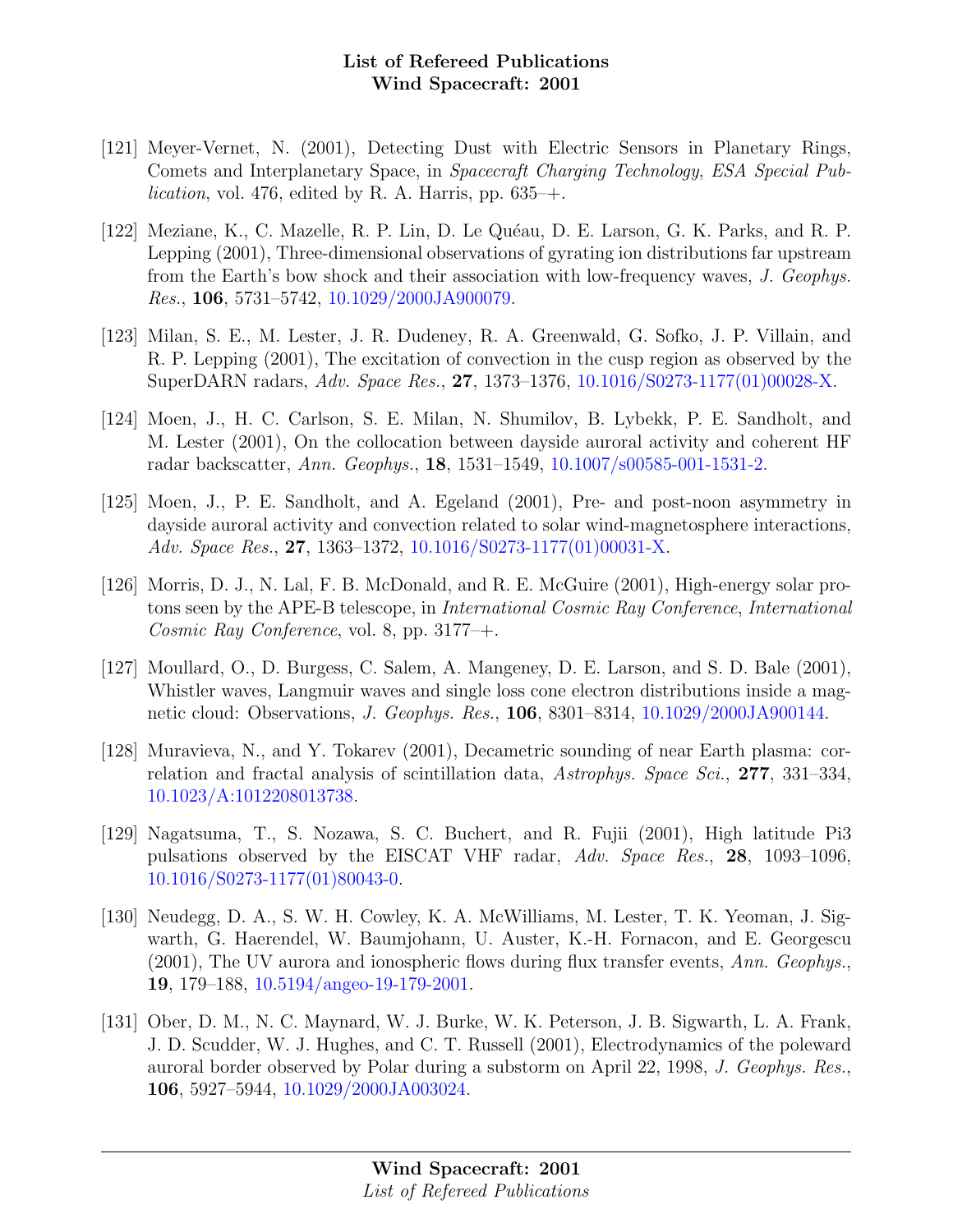- [132] O'Brien, T. P., R. L. McPherron, D. Sornette, G. D. Reeves, R. Friedel, and H. J. Singer (2001), Which magnetic storms produce relativistic electrons at geosynchronous orbit?, J. Geophys. Res., 106(A8), 15,533–15,544, [10.1029/2001JA000052.](http://dx.doi.org/10.1029/2001JA000052)
- [133] Øieroset, M., T. D. Phan, M. Fujimoto, R. P. Lin, and R. P. Lepping (2001), In situ detection of collisionless reconnection in the Earth's magnetotail, Nature, 412, 414–417, [10.1038/35086520.](http://dx.doi.org/10.1038/35086520)
- [134] Parkinson, M. L., R. Polglase, P. L. Dyson, B. G. Fejer, L. Scherliess, and S. M. Ujmaia (2001), Electric field measurements at a southern mid-latitude station obtained using an HF digital ionosonde, Adv. Space Res., 27, 1253–1258, [10.1016/S0273-1177\(01\)00174-0.](http://dx.doi.org/10.1016/S0273-1177(01)00174-0)
- [135] Parks, G. K., L. J. Chen, M. Fillingim, and M. McCarthy (2001), Kinetic Characterization of Plasma Sheet Dynamics, Space Sci. Rev., 95, 237–255.
- [136] Petrukovich, A. A., S. I. Klimov, A. Lazarus, and R. P. Lepping (2001), Comparison of the solar wind energy input to the magnetosphere measured by Wind and Interball-1, J. Atmos. Solar-Terr. Phys., 63, 1643–1647, [10.1016/S1364-6826\(01\)00039-6.](http://dx.doi.org/10.1016/S1364-6826(01)00039-6)
- [137] Pilipenko, V., N. Kleimenova, O. Kozyreva, M. Engebretson, and O. Rasmussen (2001), Long-period magnetic activity during the May 15, 1997 storm, J. Atmos. Solar-Terr. *Phys.*, **63**, 489–501, [10.1016/S1364-6826\(00\)00189-9.](http://dx.doi.org/10.1016/S1364-6826(00)00189-9)
- [138] Plunkett, S. P., B. J. Thompson, O. C. St. Cyr, and R. A. Howard (2001), Solar source regions of coronal mass ejections and their geomagnetic effects, J. Atmos. Solar-Terr. *Phys.*, **63**,  $389-402$ ,  $10.1016/S1364-6826(00)00166-8$ .
- [139] Pulkkinen, T. I., N. Y. Ganushkina, D. N. Baker, N. E. Turner, J. F. Fennell, J. Roeder, T. A. Fritz, M. Grande, B. Kellett, and G. Kettmann (2001), Ring current ion composition during solar minimum and rising solar activity: Polar/CAMMICE/MICS results, J. Geophys. Res., 106, 19,131–19,148, [10.1029/2000JA003036.](http://dx.doi.org/10.1029/2000JA003036)
- [140] Raeder, J., Y. L. Wang, T. J. Fuller-Rowell, and H. J. Singer (2001), Global Simulation of Magnetospheric Space Weather Effects of the Bastille Day Storm, Solar Phys., 204, 323–337, [10.1023/A:1014228230714.](http://dx.doi.org/10.1023/A:1014228230714)
- [141] Rajaram, G., A. Dhar, and S. Kumar (2001), Response of geomagnetic variations and 30 MHz riometer absorption, at Indian Antarctic station MAITRI, to conditions of "zero" and "high" solar wind, Adv. Space Res., 28, 1661–1667, [10.1016/S0273-1177\(01\)00495-1.](http://dx.doi.org/10.1016/S0273-1177(01)00495-1)
- [142] Reames, D. V. (2001), Energetic particle composition, in *Joint SOHO/ACE workshop* "Solar and Galactic Composition", American Institute of Physics Conference Series, vol. 598, edited by R. F. Wimmer-Schweingruber, pp. 153–164, [10.1063/1.1433994.](http://dx.doi.org/10.1063/1.1433994)
- [143] Reames, D. V., and C. K. Ng (2001), On the Phase of the 27 Day Modulation of Anomalous and Galactic Cosmic Rays at 1 AU during Solar Minimum, Astrophys. J., 563, L179–L182, [10.1086/338654.](http://dx.doi.org/10.1086/338654)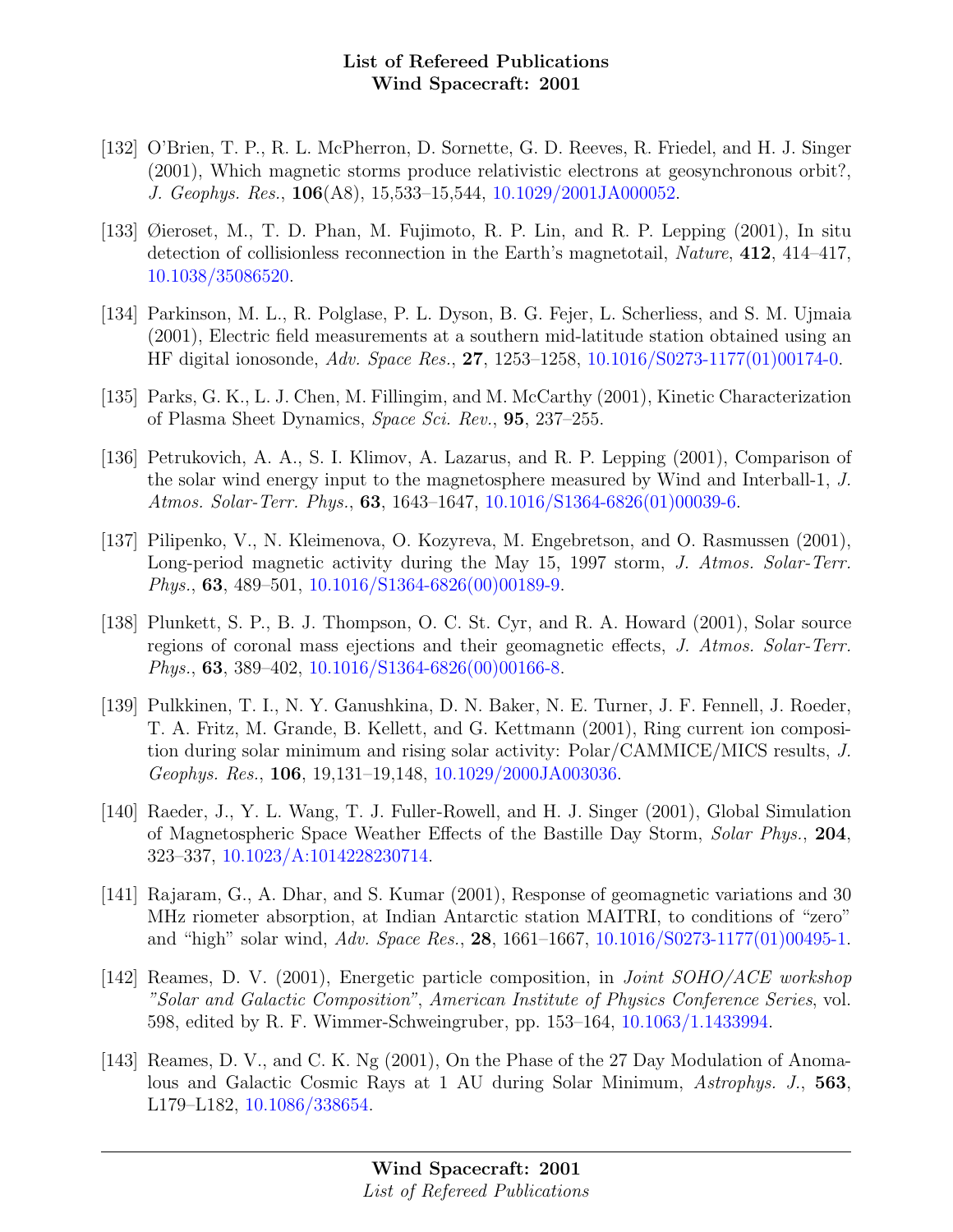- [144] Reames, D. V., C. K. Ng, and A. J. Tylka (2001), Heavy Ion Abundances and Spectra and the Large Gradual Solar Energetic Particle Event of 2000 July 14, Astrophys. J., 548, L233–L236, [10.1086/319100.](http://dx.doi.org/10.1086/319100)
- [145] Reames, D. V., C. K. Ng, and D. Berdichevsky (2001), Angular Distributions of Solar Energetic Particles, Astrophys. J., 550, 1064–1074, [10.1086/319810.](http://dx.doi.org/10.1086/319810)
- [146] Reichart, D. E., and D. Q. Lamb (2001), Construction and preliminary application of the variability  $\rightarrow$  luminosity estimator, in 20th Texas Symposium on relativistic astrophysics, American Institute of Physics Conference Series, vol. 586, edited by J. C. Wheeler & H. Martel, pp. 599–604, [10.1063/1.1419620.](http://dx.doi.org/10.1063/1.1419620)
- [147] Reichart, D. E., and D. Q. Lamb (2001), Construction of the Variability  $\rightarrow$  Luminosity Estimator, in Gamma-ray Bursts in the Afterglow Era, edited by E. Costa, F. Frontera, & J. Hjorth, pp.  $233-+$ ,  $10.1007/10853853_62$  $10.1007/10853853_62$ .
- [148] Reichart, D. E., D. Q. Lamb, E. E. Fenimore, E. Ramirez-Ruiz, T. L. Cline, and K. Hurley (2001), A Possible Cepheid-like Luminosity Estimator for the Long Gamma-Ray Bursts, Astrophys. J., 552, 57–71, [10.1086/320434.](http://dx.doi.org/10.1086/320434)
- [149] Reiner, M. (2001), Kilometric Type III Radio Bursts, Electron Beams, and Interplanetary Density Structures, Space Sci. Rev., 97, 129–139, [10.1023/A:1011894631803.](http://dx.doi.org/10.1023/A:1011894631803)
- [150] Reiner, M. J., M. L. Kaiser, and J.-L. Bougeret (2001), Radio signatures of the origin and propagation of coronal mass ejections through the solar corona and interplanetary medium, J. Geophys. Res., 106, 29,989–30,000, [10.1029/2000JA002228.](http://dx.doi.org/10.1029/2000JA002228)
- [151] Reiner, M. J., M. L. Kaiser, M. Karlický, K. Jiřička, and J.-L. Bougeret (2001), Bastille Day Event: A Radio Perspective, Solar Phys., 204, 121–137, [10.1023/A:1014225323289.](http://dx.doi.org/10.1023/A:1014225323289)
- [152] R`eme, H., C. Aoustin, J. M. Bosqued, I. Dandouras, B. Lavraud, J. A. Sauvaud, A. Barthe, J. Bouyssou, T. Camus, O. Coeur-Joly, A. Cros, J. Cuvilo, F. Ducay, Y. Garbarowitz, J. L. Medale, E. Penou, H. Perrier, D. Romefort, J. Rouzaud, C. Vallat, D. Alcaydé, C. Jacquey, C. Mazelle, C. D'Uston, E. Möbius, L. M. Kistler, K. Crocker, M. Granoff, C. Mouikis, M. Popecki, M. Vosbury, B. Klecker, D. Hovestadt, H. Kucharek, E. Kuenneth, G. Paschmann, M. Scholer, N. Sckopke, E. Seidenschwang, C. W. Carlson, D. W. Curtis, C. Ingraham, R. P. Lin, J. P. McFadden, G. K. Parks, T. Phan, V. Formisano, E. Amata, M. B. Bavassano-Cattaneo, P. Baldetti, R. Bruno, G. Chionchio, A. di Lellis, M. F. Marcucci, G. Pallocchia, A. Korth, P. W. Daly, B. Graeve, H. Rosenbauer, V. Vasyliunas, M. McCarthy, M. Wilber, L. Eliasson, R. Lundin, S. Olsen, E. G. Shelley, S. Fuselier, A. G. Ghielmetti, W. Lennartsson, C. P. Escoubet, H. Balsiger, R. Friedel, J.-B. Cao, R. A. Kovrazhkin, I. Papamastorakis, R. Pellat, J. Scudder, and B. Sonnerup (2001), First multispacecraft ion measurements in and near the Earth's magnetosphere with the identical Cluster ion spectrometry (CIS) experiment, Ann. Geophys. 19, 1303–1354, [10.5194/angeo-19-1303-2001.](http://dx.doi.org/10.5194/angeo-19-1303-2001)
- [153] Rezeau, L., F. Sahraoui, E. D'Humières, G. Belmont, T. Chust, N. Cornilleau-Wehrlin, L. Mellul, O. Alexandrova, E. Lucek, P. Robert, P. Décréau, P. Canu, and I. Dandouras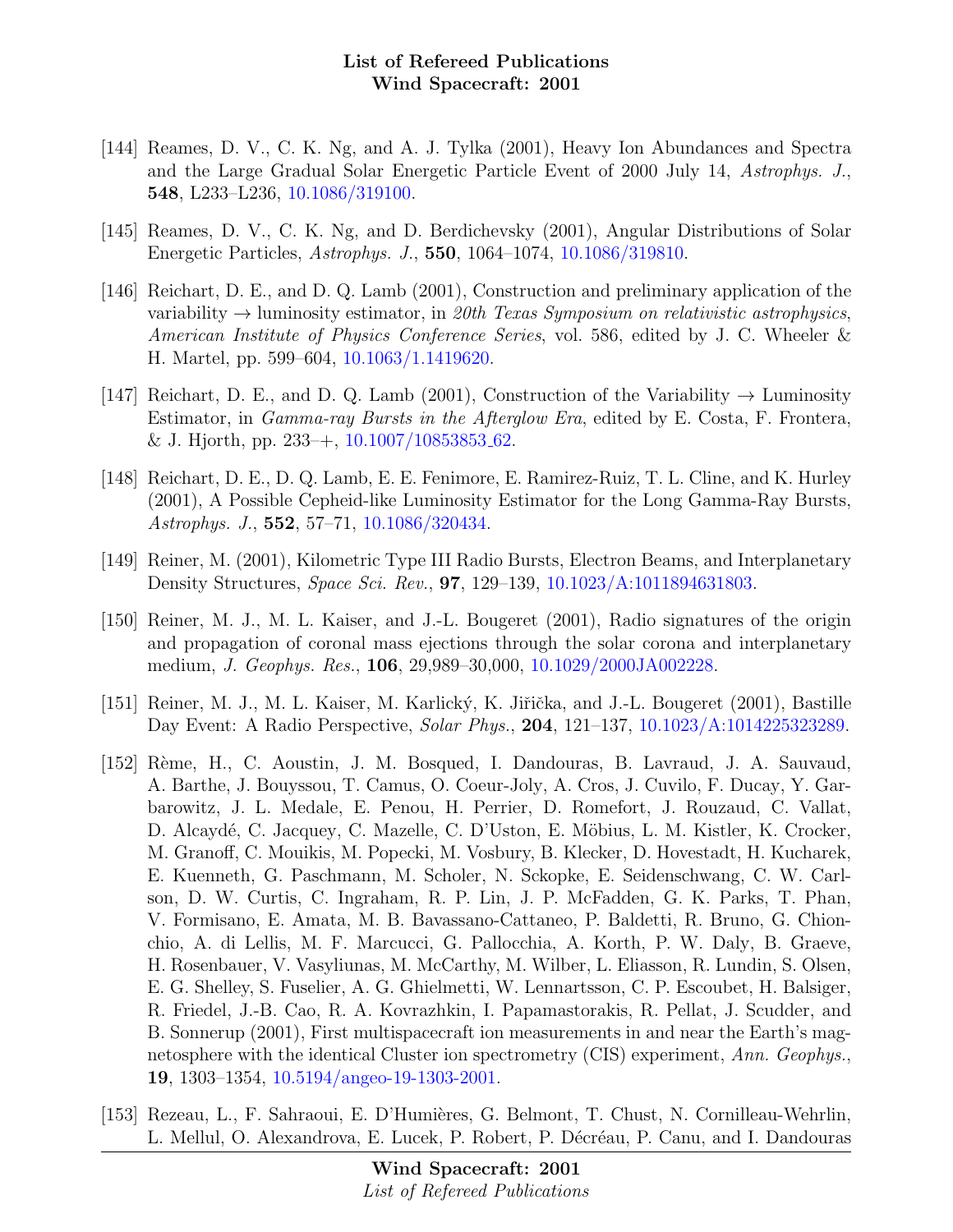$(2001)$ , A case study of low-frequency waves at the magnetopause, Ann. Geophys., 19, 1463–1470, [10.5194/angeo-19-1463-2001.](http://dx.doi.org/10.5194/angeo-19-1463-2001)

- [154] Richardson, J. D., and K. I. Paularena (2001), Plasma and magnetic field correlations in the solar wind, J. Geophys. Res., 106(1), 239–252, [10.1029/2000JA000071.](http://dx.doi.org/10.1029/2000JA000071)
- [155] Rucker, H. O., M. Y. Boudjada, M. Leitner, A. Lecacheux, M. Aubier, A. Konovalenko, P. H. M. Galopeau, and V. Shaposhnikov (2001), Developments in Jovian Radio Emissions Tomography and Observations Techniques, Astrophys. Space Sci., 277, 325–328, [10.1023/A:1012258519673.](http://dx.doi.org/10.1023/A:1012258519673)
- [156] Ruohoniemi, J. M., R. J. Barnes, R. A. Greenwald, and S. G. Shepherd (2001), The response of the high-latitude ionosphere to the coronal mass ejection event of April 6, 2000: A practical demonstration of space weather nowcasting with the Super Dual Auroral Radar Network HF radars, J. Geophys. Res., 106, 30,085–30,098, [10.1029/2000JA000217.](http://dx.doi.org/10.1029/2000JA000217)
- [157] Russell, C. T. (2001), The dynamics of planetary magnetospheres, *Planet. Space Sci.*, 49, 1005–1030, [10.1016/S0032-0633\(01\)00017-4.](http://dx.doi.org/10.1016/S0032-0633(01)00017-4)
- [158] Salem, C., J.-M. Bosqued, D. E. Larson, A. Mangeney, M. Maksimovic, C. Perche, R. P. Lin, and J.-L. Bougeret (2001), Determination of accurate solar wind electron parameters using particle detectors and radio wave receivers, J. Geophys. Res.,  $106$ ,  $21,701-21,717$ , [10.1029/2001JA900031.](http://dx.doi.org/10.1029/2001JA900031)
- [159] Sandholt, P. E., C. J. Farrugia, S. W. H. Cowley, M. Lester, and J.-C. Cerisier (2001), Exitation of transient lobe cell convection and auroral arc at the cusp poleward boundary during a transition of the interplanetary magnetic field from south to north, Ann. Geophys., 19, 487–493, [10.5194/angeo-19-487-2001.](http://dx.doi.org/10.5194/angeo-19-487-2001)
- [160] Sandholt, P. E., C. J. Farrugia, S. W. H. Cowley, and M. Lester (2001), Dayside auroral bifurcation sequence during  $B_y$ -dominated interplanetary magnetic field: Relationship with merging and lobe convection cells, J. Geophys. Res., 106, 15,429–15,444, [10.1029/2000JA900161.](http://dx.doi.org/10.1029/2000JA900161)
- [161] Sarafopoulos, D. V., K. Takahashi, and R. W. McEntire (2001), Periodic variations of magnetosheath energetic electron flux associated with global Pc5 pulsations, J. Geophys. Res., 106, 13,037–13,052, [10.1029/2001JA900009.](http://dx.doi.org/10.1029/2001JA900009)
- [162] Sergeev, V. A., M. V. Kubyshkina, K. Liou, P. T. Newell, G. Parks, R. Nakamura, and T. Mukai (2001), Substorm and convection bay compared: Auroral and magnetotail dynamics during convection bay, J. Geophys. Res., 106, 18,843–18,856, [10.1029/2000JA900087.](http://dx.doi.org/10.1029/2000JA900087)
- [163] Shanmugaraju, A., S. Umapathy, and V. Balasubramanian (2001), Characteristics of a type II solar radio burst on 22 March 1998, Solar Phys., 201, 373–387, [10.1023/A:1017530008370.](http://dx.doi.org/10.1023/A:1017530008370)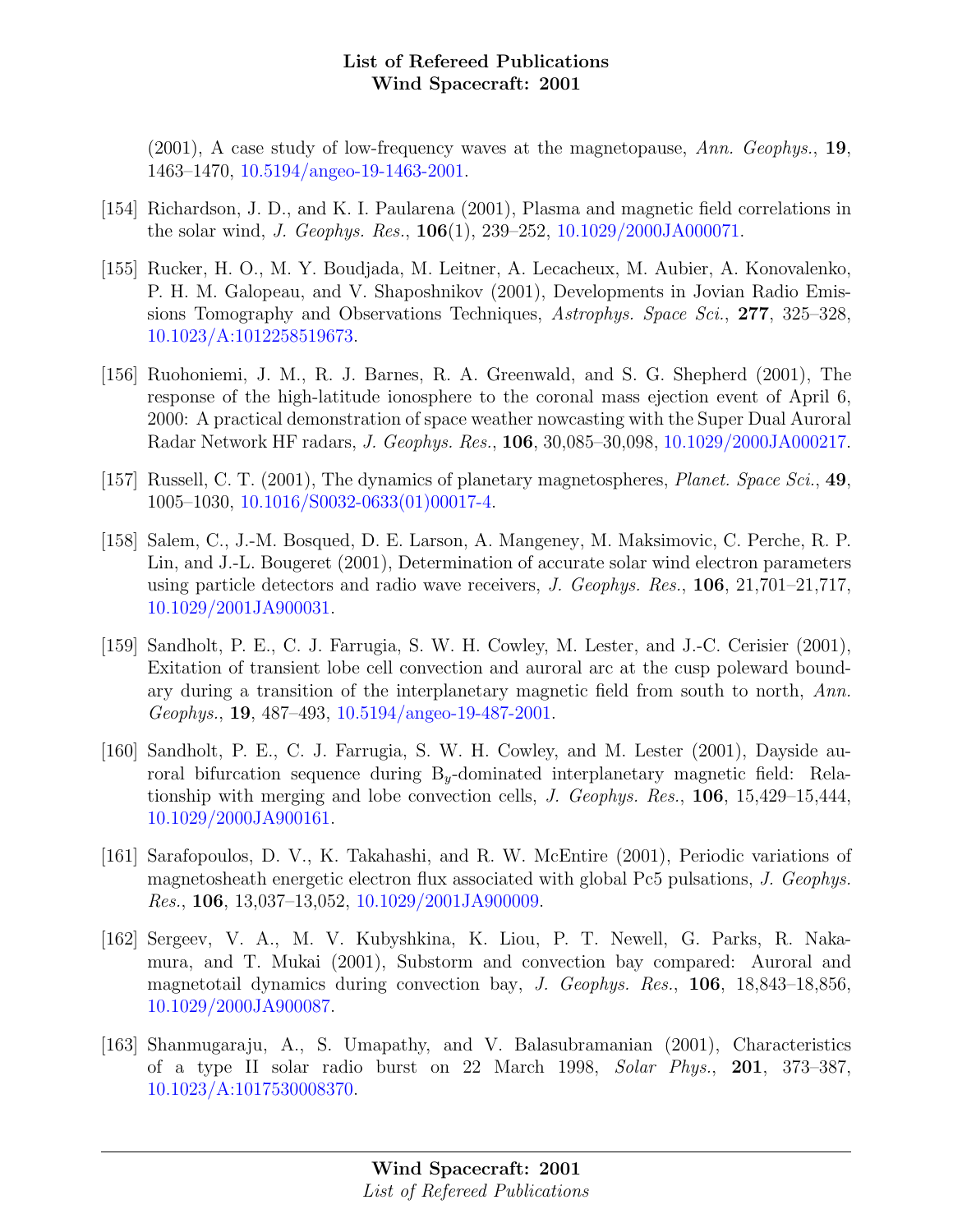- [164] Sharma, A. S., M. I. Sitnov, and K. Papadopoulos (2001), Substorms as nonequilibrium transitions of the magnetosphere, J. Atmos. Solar-Terr. Phys., 63, 1399–1406, [10.1016/S1364-6826\(00\)00241-8.](http://dx.doi.org/10.1016/S1364-6826(00)00241-8)
- [165] Shue, J.-H., P. T. Newell, K. Liou, and C.-I. Meng (2001), Influence of interplanetary magnetic field on global auroral patterns, J. Geophys. Res., 106, 5913–5926, [10.1029/2000JA003010.](http://dx.doi.org/10.1029/2000JA003010)
- [166] Slinker, S. P., J. A. Fedder, D. J. McEwen, Y. Zhang, and J. G. Lyon (2001), Polar cap study during northward interplanetary magnetic field on 19 January 1998, Phys. Plasmas, 8, 1119–1126, [10.1063/1.1355680.](http://dx.doi.org/10.1063/1.1355680)
- [167] Smith, I. A., R. P. J. Tilanus, R. A. M. J. Wijers, N. Tanvir, P. Vreeswijk, E. Rol, and C. Kouveliotou (2001), SCUBA sub-millimeter observations of gamma-ray bursters. II. GRB 991208, 991216, 000301C, 000630, 000911, 000926, Astron. & Astrophys., 380, 81–89, [10.1051/0004-6361:20011382.](http://dx.doi.org/10.1051/0004-6361:20011382)
- [168] Söding, A., F. M. Neubauer, B. T. Tsurutani, N. F. Ness, and R. P. Lepping (2001), Radial and latitudinal dependencies of discontinuities in the solar wind between 0.3 and 19 AU and -80° and +10°, Ann. Geophys., **19**, 667–680, [10.5194/angeo-19-667-2001.](http://dx.doi.org/10.5194/angeo-19-667-2001)
- [169] Song, P., J. U. Kozyra, M. O. Chandler, C. T. Russell, W. K. Peterson, K. J. Trattner, R. H. W. Friedel, J.-H. Shue, T. E. Moore, K. W. Ogilvie, R. P. Lepping, and D. J. McComas (2001), Polar observations and model predictions during May 4, 1998, magnetopause, magnetosheath, and bow shock crossings, J. Geophys. Res., 106, 18,927–18,942, [10.1029/2000JA900126.](http://dx.doi.org/10.1029/2000JA900126)
- [170] Stasiewicz, K., C. E. Seyler, F. S. Mozer, G. Gustafsson, J. Pickett, and B. Popielawska  $(2001)$ , Magnetic bubbles and kinetic Alfvén waves in the high-latitude magnetopause boundary, J. Geophys. Res., 106, 29,503–29,514, [10.1029/2001JA900055.](http://dx.doi.org/10.1029/2001JA900055)
- [171] Stubbs, T. J., M. Lockwood, P. Cargill, J. Fennell, M. Grande, B. Kellett, C. Perry, and A. Rees (2001), Dawn-dusk asymmetry in particles of solar wind origin within the magnetosphere, Ann. Geophys., 19, 1–9, [10.5194/angeo-19-1-2001.](http://dx.doi.org/10.5194/angeo-19-1-2001)
- [172] Su, Y.-J., J. E. Borovsky, M. F. Thomsen, N. Dubouloz, M. O. Chandler, T. E. Moore, and M. Bouhram (2001), Plasmaspheric material on high-latitude open field lines, J. Geophys. Res., 106, 6085–6096, [10.1029/2000JA003008.](http://dx.doi.org/10.1029/2000JA003008)
- [173] Szabo, A., R. P. Lepping, J. Merka, C. W. Smith, and R. M. Skoug (2001), The evolution of interplanetary shocks driven by magnetic clouds, in Solar encounter. Proceedings of the First Solar Orbiter Workshop, ESA Special Publication, vol. 493, edited by B. Battrick, H. Sawaya-Lacoste, E. Marsch, V. Martinez Pillet, B. Fleck, & R. Marsden, pp. 383–387.
- [174] Terasawa, T., H. Noda, M. Oka, T. Mukai, and T. Saito (2001), The Earth's Bow Shock as a Cosmic-Ray-Modified Shock: GEOTAIL observation, in International Cosmic Ray Conference, International Cosmic Ray Conference, vol. 9, pp. 3620–+.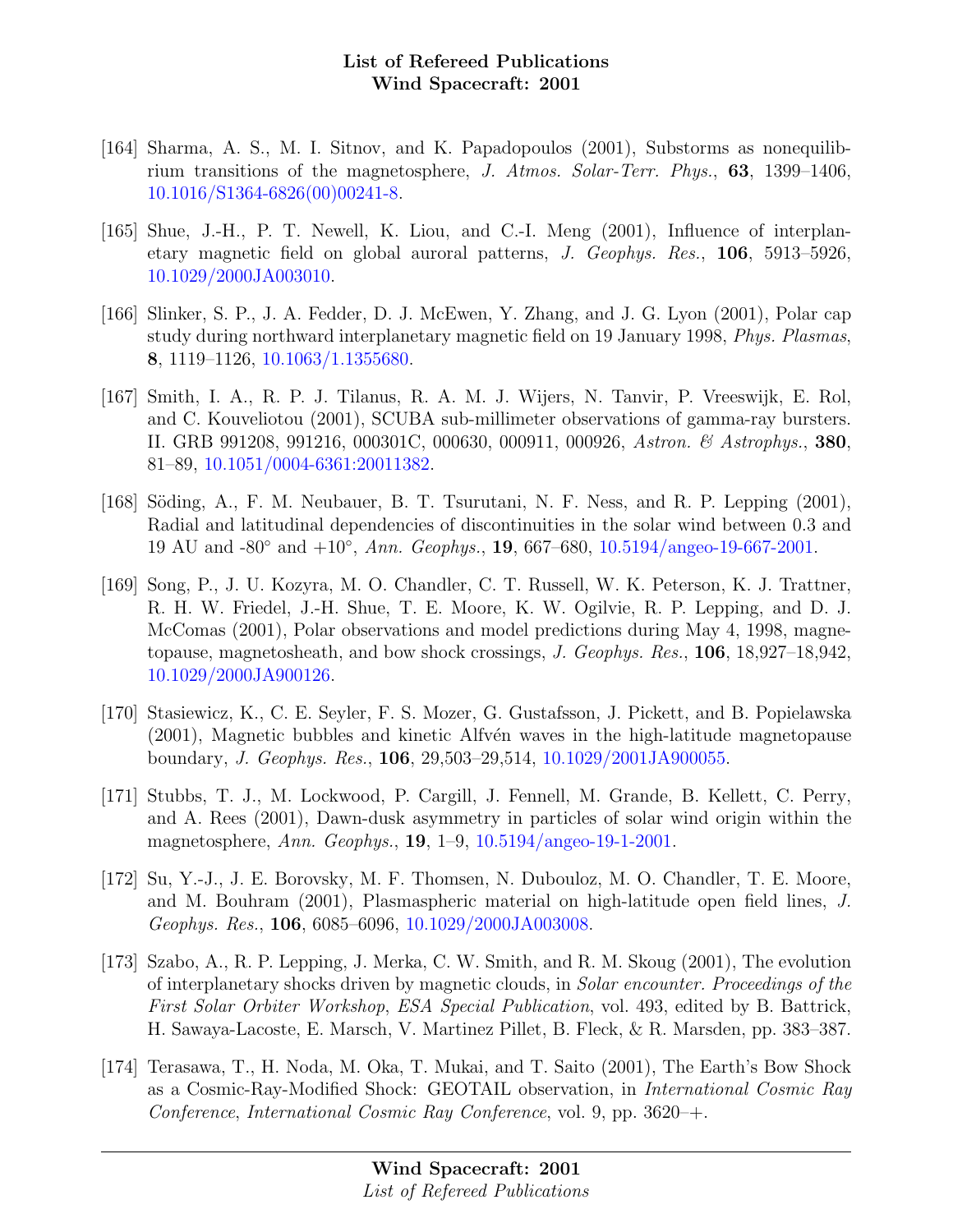- [175] Thompson, S. M., and M. G. Kivelson (2001), New evidence for the origin of giant pulsations, J. Geophys. Res., 106, 21,237–21,254, [10.1029/2001JA000026.](http://dx.doi.org/10.1029/2001JA000026)
- [176] Torsti, J., L. Kocharov, D. E. Innes, J. Laivola, and T. Sahla (2001), Injection of energetic protons during solar eruption on 1999 May 9: Effect of flare and coronal mass ejection, Astron. & Astrophys., **365**, 198-203, [10.1051/0004-6361:20000148.](http://dx.doi.org/10.1051/0004-6361:20000148)
- [177] Trattner, K. J., S. A. Fuselier, W. K. Peterson, S.-W. Chang, R. Friedel, and M. R. Aellig (2001), Origins of energetic ions in the cusp, J. Geophys. Res.,  $106$ , 5967–5976, [10.1029/2000JA003005.](http://dx.doi.org/10.1029/2000JA003005)
- [178] Tsurutani, B. T., X.-Y. Zhou, J. K. Arballo, W. D. Gonzalez, G. S. Lakhina, V. Vasyliunas, J. S. Pickett, T. Araki, H. Yang, G. Rostoker, T. J. Hughes, R. P. Lepping, and D. Berdichevsky (2001), Auroral zone dayside precipitation during magnetic storm initial phases, J. Atmos. Solar-Terr. Phys., 63, 513–522, [10.1016/S1364-6826\(00\)00161-9.](http://dx.doi.org/10.1016/S1364-6826(00)00161-9)
- [179] Tsurutani, B. T., J. K. Arballo, C. Galvan, L. D. Zhang, X.-Y. Zhou, G. S. Lakhina, T. Hada, J. S. Pickett, and D. A. Gurnett (2001), Polar cap boundary layer waves: An auroral zone phenomenon, J. Geophys. Res., 106, 19,035–19,056, [10.1029/2000JA003007.](http://dx.doi.org/10.1029/2000JA003007)
- [180] Tsurutani, B. T., X.-Y. Zhou, V. M. Vasyliunas, and et al. (2001), Interplanetary Shocks, Magnetopause Boundary Layers and Dayside Auroras: The Importance of a Very Small Magnetospheric Region, Surveys in Geophys., 22, 101–130, [10.1023/A:1012952414384.](http://dx.doi.org/10.1023/A:1012952414384)
- [181] Tylka, A. J., C. M. S. Cohen, W. F. Dietrich, C. G. Maclennan, R. E. McGuire, C. K. Ng, and D. V. Reames (2001), Evidence for Remnant Flare Suprathermals in the Source Population of Solar Energetic Particles in the 2000 Bastille Day Event, Astrophys. J., 558, L59–L63, [10.1086/323344.](http://dx.doi.org/10.1086/323344)
- [182] Tylka, A. J., P. R. Boberg, C. M. S. Cohen, W. F. Dietrich, C. G. Maclennan, G. M. Mason, D. V. Reames, R. E. McGuire, and C. K. Ng (2001), Energy Spectra of Very Large Gradual Solar Particle Events, in International Cosmic Ray Conference, International Cosmic Ray Conference, vol. 8, pp. 3189–+.
- [183] Urquhart, A. L. (2001), Solar wind control of the open magnetosphere: Comparison of GGS/polar images and theory, Ph.D. thesis, RICE UNIVERSITY.
- [184] Uspensky, M., P. Eglitis, H. Opgenoorth, G. Starkov, T. Pulkkinen, and R. Pellinen (2001), On auroral dynamics observed by HF radar: 1. Equatorward edge of the afternoonevening diffuse luminosity belt, Ann. Geophys., **18**, 1560–1575, [10.1007/s00585-001-1560](http://dx.doi.org/10.1007/s00585-001-1560-x) [x.](http://dx.doi.org/10.1007/s00585-001-1560-x)
- [185] Vasquez, B. J., C. J. Farrugia, S. A. Markovskii, J. V. Hollweg, I. G. Richardson, K. W. Ogilvie, R. P. Lepping, R. P. Lin, and D. Larson (2001), Nature of fluctuations on directional discontinuities inside a solar ejection: Wind and IMP 8 observations, J. Geophys. Res., 106, 29,283–29,298, [10.1029/2001JA000142.](http://dx.doi.org/10.1029/2001JA000142)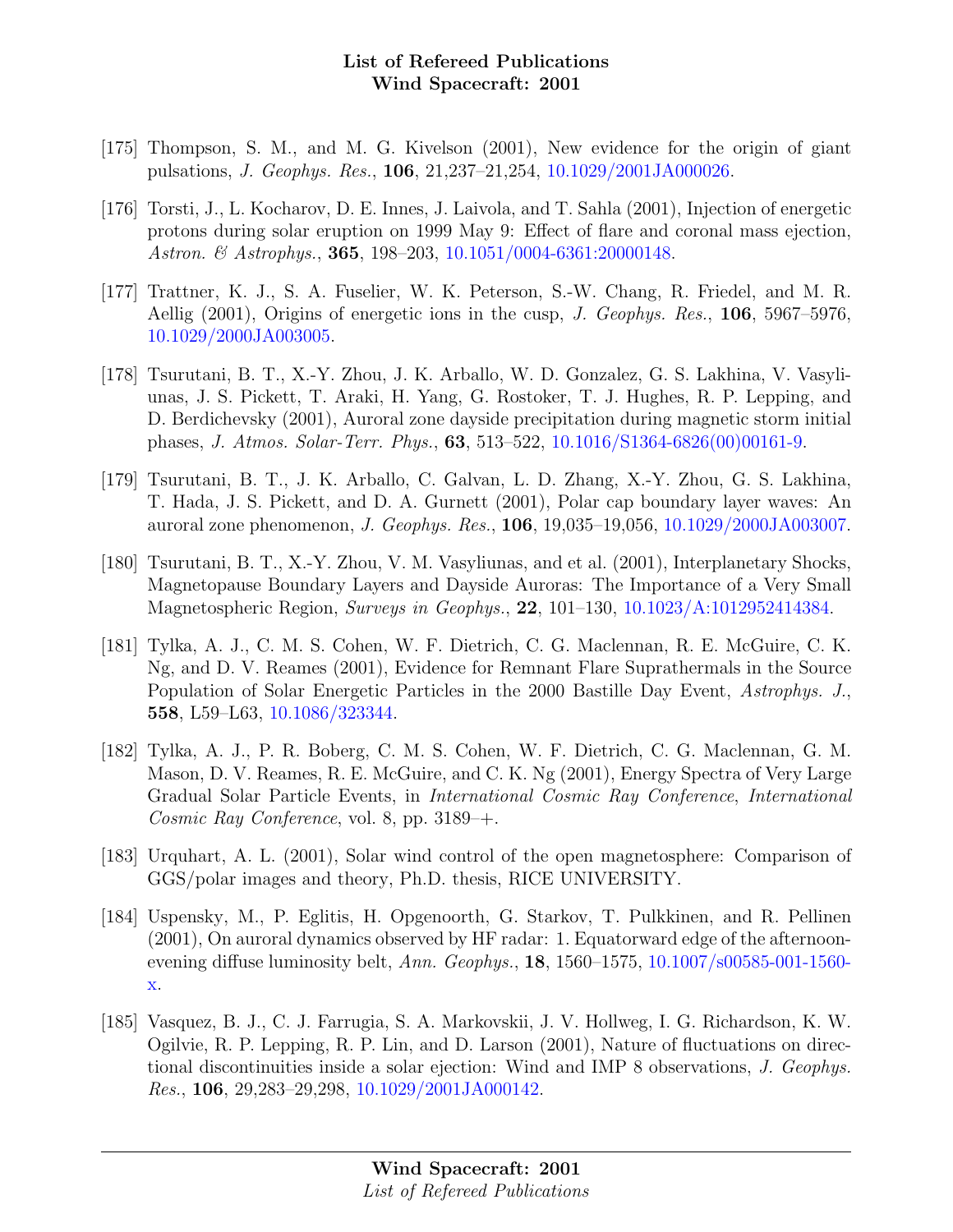- [186] Verigin, M., G. Kotova, A. Szabo, J. Slavin, T. Gombosi, K. Kabin, F. Shugaev, and A. Kalinchenko (2001), Wind observations of the terrestrial bow shock: 3-D shape and motion, *Earth, Planets, and Space*, **53**, 1001–1009.
- [187] Verigin, M. I., G. A. Kotova, J. Slavin, A. Szabo, M. Kessel, J. Safrankova, Z. Nemecek, T. I. Gombosi, K. Kabin, F. Shugaev, and A. Kalinchenko (2001), Analysis of the 3-D shape of the terrestrial bow shock by interball/magion 4 observations, Adv. Space Res., 28, 857–862, [10.1016/S0273-1177\(01\)00502-6.](http://dx.doi.org/10.1016/S0273-1177(01)00502-6)
- [188] Villante, U., P. Francia, and S. Lepidi (2001), Pc5 geomagnetic field fluctuations at discrete frequencies at a low latitude station, Ann. Geophys., 19, 321–325, [10.5194/angeo-](http://dx.doi.org/10.5194/angeo-19-321-2001)[19-321-2001.](http://dx.doi.org/10.5194/angeo-19-321-2001)
- [189] Vogl, D. F., H. K. Biernat, N. V. Erkaev, C. J. Farrugia, and S. Mühlbachler (2001), Jump conditions for pressure anisotrophy and comparison with the Earth's bow shock, Nonlin. Proc. Geophys., 8, 167–174.
- [190] Vršnak, B., H. Aurass, J. Magdalenić, and N. Gopalswamy (2001), Band-splitting of coronal and interplanetary type II bursts. I. Basic properties, Astron.  $\mathscr B$  Astrophys., 377, 321–329, [10.1051/0004-6361:20011067.](http://dx.doi.org/10.1051/0004-6361:20011067)
- [191] Wang, C., J. D. Richardson, and K. I. Paularena (2001), Predicted Voyager observations of the Bastille Day 2000 coronal mass ejection, J. Geophys. Res., 106, 13,007–13,014, [10.1029/2000JA000388.](http://dx.doi.org/10.1029/2000JA000388)
- [192] Wang, C., J. D. Richardson, and L. Burlaga (2001), Propagation of the Bastille Day 2000 CME Shock in the Outer Heliosphere, Solar Phys., 204, 413–423, [10.1023/A:1014293527951.](http://dx.doi.org/10.1023/A:1014293527951)
- [193] Watari, S., T. Watanabe, and K. Marubashi (2001), Soft X-ray Solar Activities Associated with Interplanetary Magnetic Flux Ropes, *Solar Phys.*, **202**, 363–384.
- [194] Weidenspointner, G., M. J. Harris, S. Sturner, B. Teegarden, A. J. Dean, N. Diallo, and S. E. Shaw (2001), Towards a measurement of the cosmic diffuse gamma-ray background with TGRS, in Exploring the Gamma-Ray Universe, ESA Special Publication, vol. 459, edited by A. Gimenez, V. Reglero, & C. Winkler, pp. 635–638.
- [195] Weygand, J. M., F. M. Ipavich, P. Wurz, J. A. Paquette, and P. Bochsler (2001), Determination of the Ar/Ca solar wind elemental abundance ratio using SOHO/CELIAS/MTOF, in Joint SOHO/ACE workshop "Solar and Galactic Composition", American Institute of Physics Conference Series, vol. 598, edited by R. F. Wimmer-Schweingruber, pp. 101–106, [10.1063/1.1433986.](http://dx.doi.org/10.1063/1.1433986)
- [196] Whang, Y. C., D. Fairfield, R. P. Lepping, T. Mukai, Y. Saito, J. Slavin, and A. Szabo (2001), Double discontinuities at the magnetotail plasma sheet-lobe boundary, Ann. Geophys., 19, 1095–1105, [10.5194/angeo-19-1095-2001.](http://dx.doi.org/10.5194/angeo-19-1095-2001)